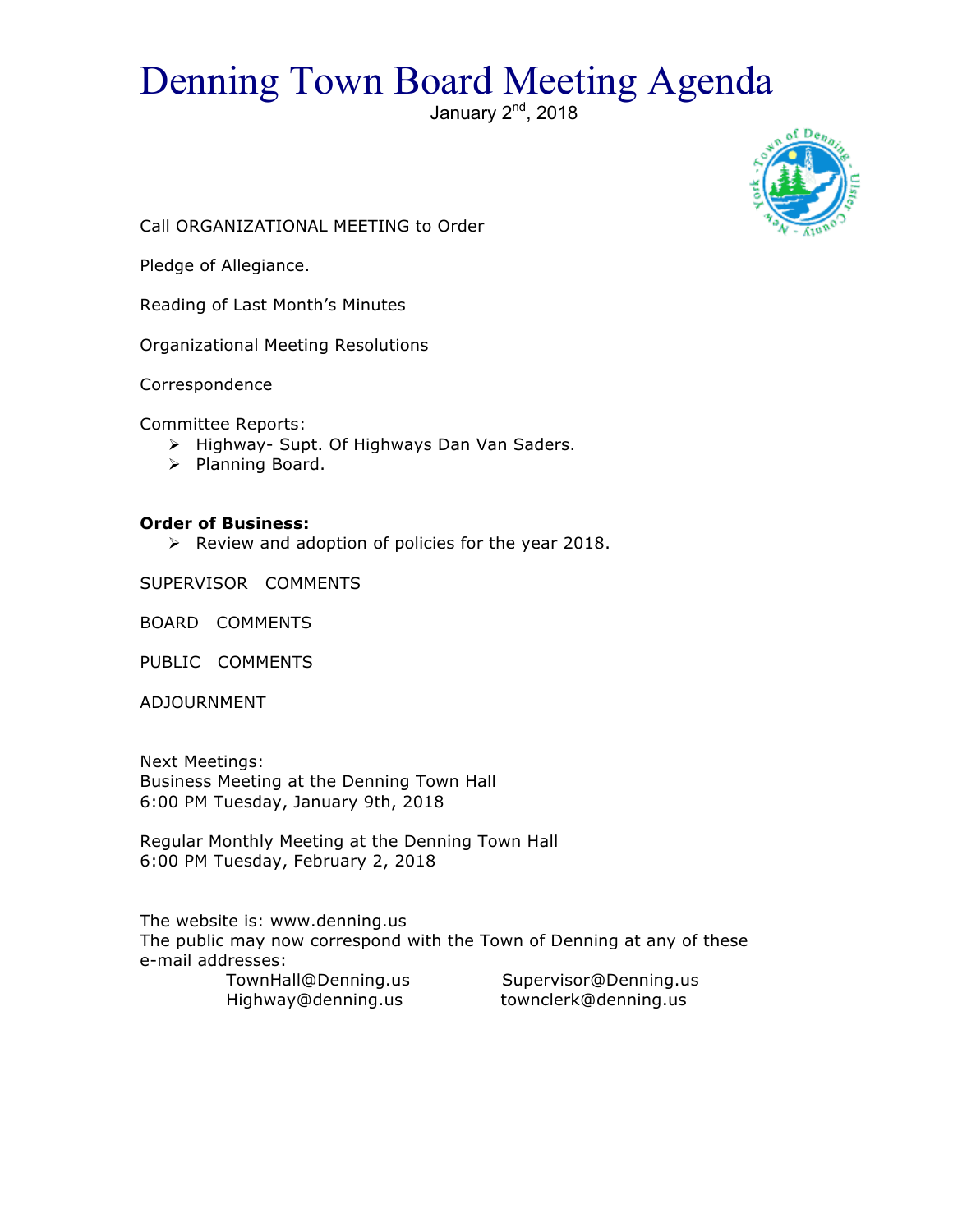### **Resolution No. 1 of 2018 of the Town of Denning**

New York State Town Law section 63 authorizes the Town Board to determine the rules of its procedure,

**RESOLVED** that all Town meetings and public hearings will be conducted in accordance with New York State Open Meetings Law, and in such spirit that the following rules be enacted:

- 1. That a majority of any convened Board shall constitute a quorum for the transaction of business, but a lesser number may adjourn.
- 2. That the vote upon every question shall be taken by ayes and nays, and that the names of the members present and their votes shall be entered into the minutes.
- 3. That every act, motion or resolution shall require for its adoption the affirmative vote of a majority of all of the members of the convened Board.
- 4. That public participation at all regular and special Town Board meetings will be limited to commentary during established intervals as documented in each meeting agenda.
- 5. That any person speaking to the Town Board at all regular or special Town Board meetings will only be heard at the consent of the Supervisor or presiding Public Officer, and that they will be required to address their remarks exclusively to the Town Board without engaging the public in debate.
- 6. That all interested persons will have the right to attend public hearings of the Town, participate freely and make inquiries relating to the purposes thereof.
- 7. That public participation at all public hearings will consist of commentary limited to the purpose of the hearing, being only directed towards the convening Town agency.
- 8. That votes will not be taken by any convened Board on any pending legislation, permit application, zoning variance application or appeal during any public hearing that is subject thereof.
- 9. That response to any public commentary at any public meeting or hearing will be at the discretion of the Supervisor, Chairman or Deputy of any convened Town agency, and that the presiding Public Officer shall have the authority to refer any questions to the Attorney for the Town, or to other Board members.
- 10. That these rules may be amended at any time during the calendar year by resolution of the Town Board.

Motion to adopt and approve by Councilman Mike Dean, 2<sup>nd</sup> by Councilman Paul Schoonmaker. Roll Call Vote: Councilman Mike Dean AYE Councilman Paul Schoonmaker AYE Councilman Kevin Smith AYE Councilman Gregory Vurckio AYE Supervisor David Brooks AYE Motion carried following a unanimous roll call vote.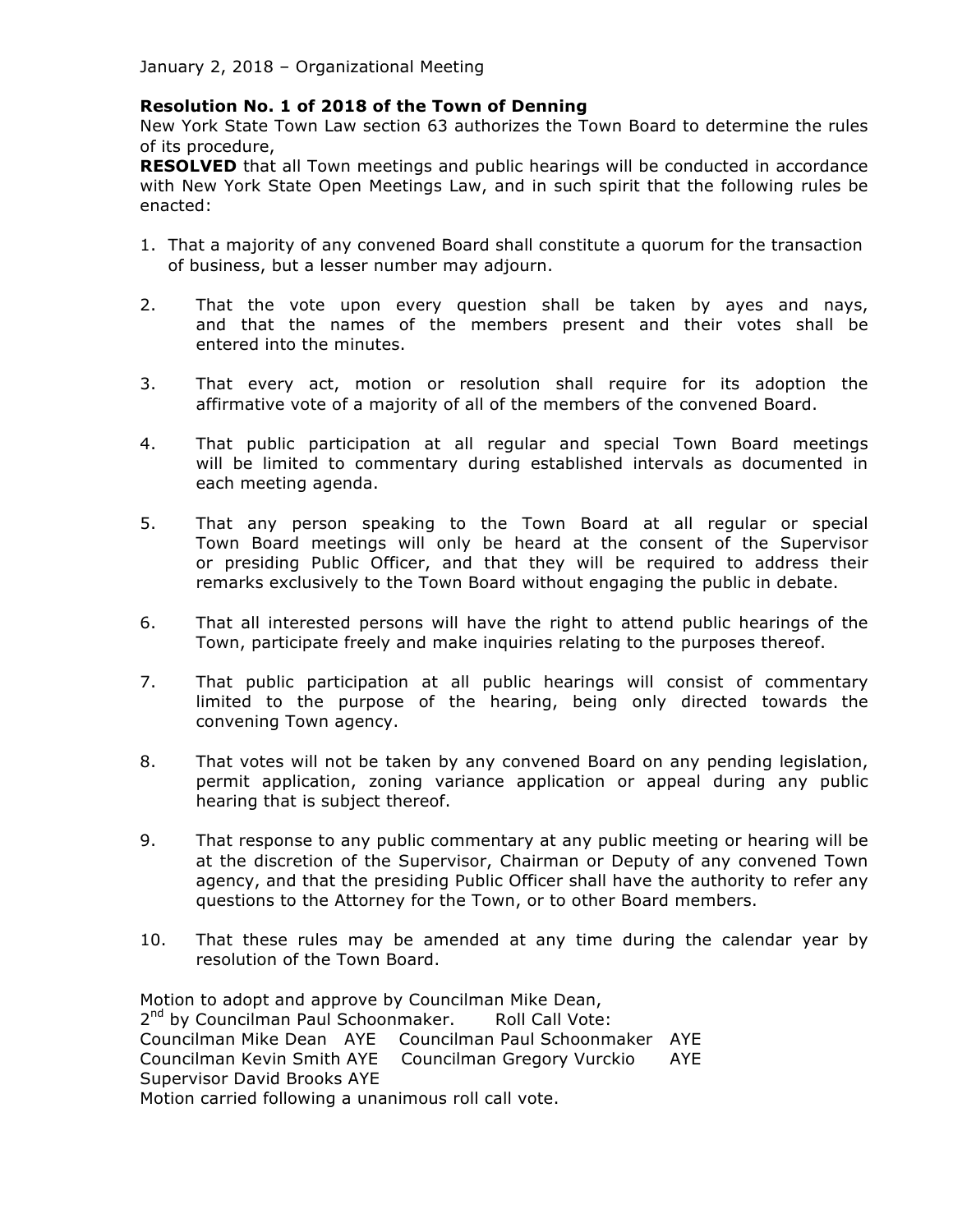#### **Resolution No. 2 of 2018 of the Town of Denning**

**WHEREAS** New York State Town Law sections 62 authorizes the Town Board to establish fixed days of each month for regular meetings, and

**WHEREAS** New York State Public Officers Law section 103(b) requires a public body to make all reasonable efforts to hold meetings in facilities that permit barrier free access to the physically handicapped,

**NOW THEREFORE**, be it **RESOLVED** that the regular Town Board meetings will, throughout the year 2018, be held each month, with the meeting location alternating between Denning Town Hall in Claryville and the Sundown Church Hall in Sundown, between the months of April and October by the following schedule:

#### **Denning Town Hall in Claryville:**

6:00 PM Tuesday January 2 (Organizational Meeting) 6:00 PM Tuesday February 6 6:00 PM Tuesday March 6 7:00 PM Tuesday May 1 7:00 PM Wednesday July 3 7:00 PM Tuesday September 4 6:00 PM Wednesday, November 7 NYS elections 6:00 PM Tuesday December 4

#### **Sundown Church Hall in Sundown:**

7:00 PM Tuesday April 3 7:00 PM Tuesday June 5 7:00 PM Tuesday August 7 6:00 PM Tuesday October 2

Be It Further, **RESOLVED** that the regular Business Town Board meeting will, throughout the year 2018, be held the on the second Tuesday of each month, at the Denning Town Hall in Claryville, at 6 pm, January 9, February 13, March 13, at 7 pm for April 10, May 8, June 12, July 10, August 14, September 11, and at 6pm October 9, November 13, December 11.

Motion to adopt and approve by Councilman Kevin Smith, 2<sup>nd</sup> by Councilman Paul Schoonmaker. Roll Call Vote: Councilman Mike Dean AYE Councilman Paul Schoonmaker AYE Councilman Kevin Smith AYE Councilman Gregory Vurckio AYE Supervisor David Brooks AYE Motion carried following a unanimous roll call vote.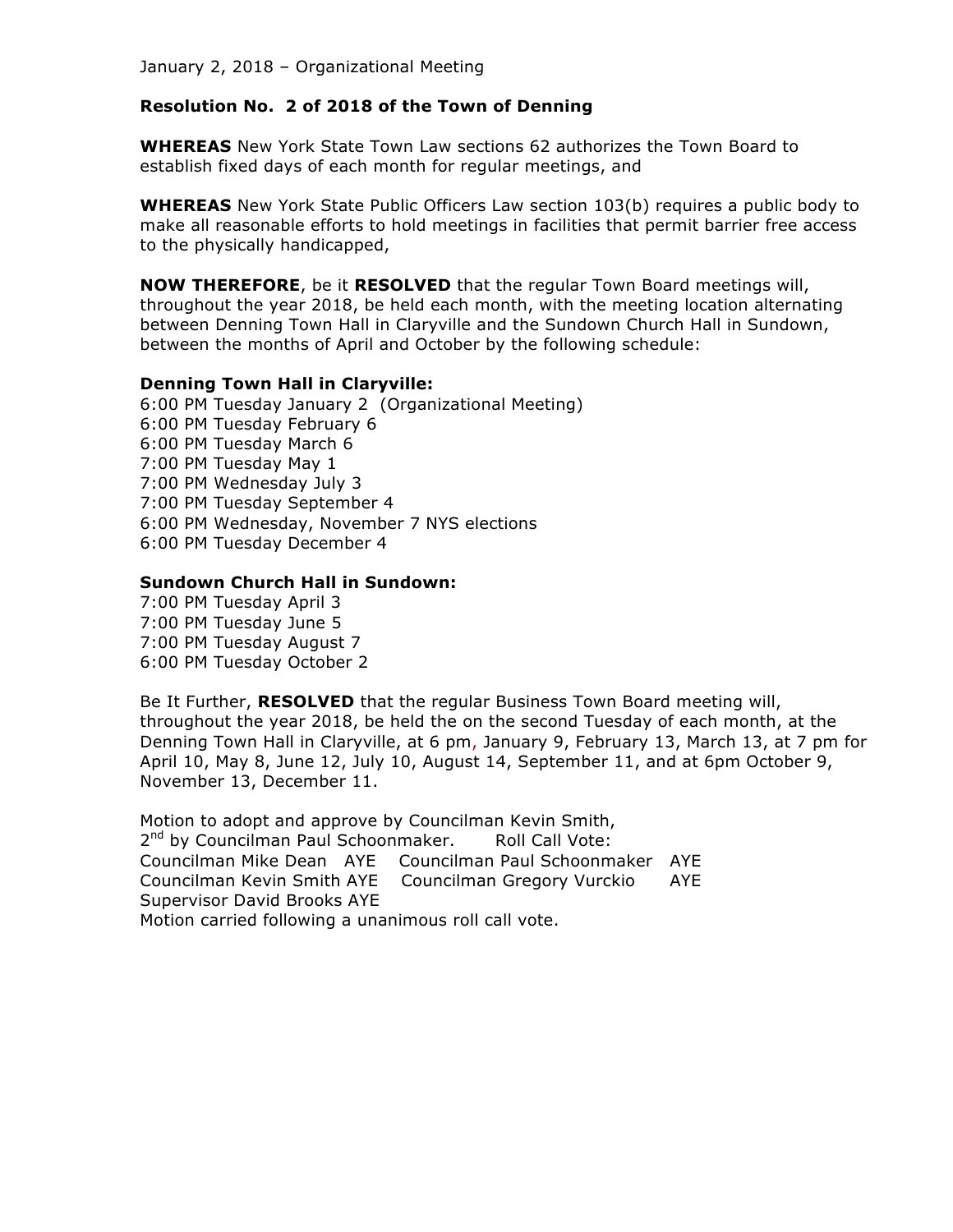#### **Resolution No. 3 of 2018 of the Town of Denning**

**WHEREAS** New York State Town Law sections 64 (11) authorizes the Town Board to designate the official newspaper of the Town

And **WHEREAS** New York State Open Meetings Law, Public Officers Law section 104, requires notice of time and place of Town Board meetings to be given to the news media,

**NOW THEREFORE**, be it **RESOLVED** that the Ye Olde Tri-Valley Townsman, P.O. Box 232, Grahamsville, N.Y. 12740, is designated as the official newspaper of the Town of Denning, and

**Further**, be it **RESOLVED** that the public notices will also be published on the Town of Denning website address www.denning.us

Motion to adopt and approve by Councilman Paul Schoonmaker, 2<sup>nd</sup> by Councilman Mike Dean. Roll Call Vote: Councilman Mike Dean AYE Councilman Paul Schoonmaker AYE Councilman Kevin Smith AYE Councilman Gregory Vurckio AYE Supervisor David Brooks AYE Motion carried following a unanimous roll call vote.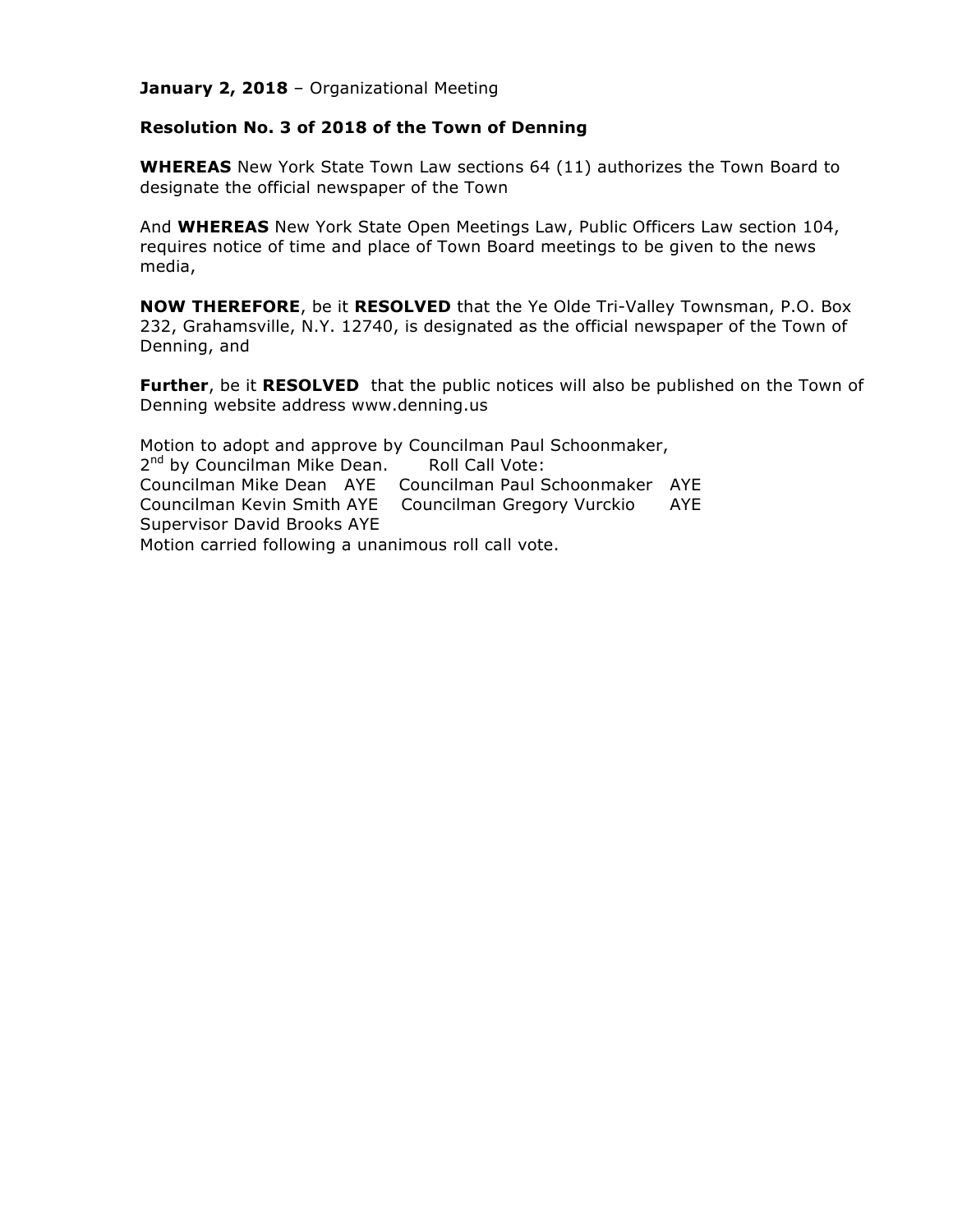#### **Resolution No. 4 of 2018 of the Town of Denning**

**WHEREAS** New York State Town Law sections 64 (11) authorizes the Town Board to designate the banks or trust companies in which all Town officers shall deposit all monies coming into their hands by virtue of their offices,

**NOW THEREFORE**, be it **RESOLVED** that Catskill Hudson Bank, NYS Route 55, Grahamsville, N.Y. 12740, be the designated depository bank for the Town of Denning, and

**FURTHER WHEREAS** Real Property Tax Law §996 authorizes the Denning Town Board to contract with a local bank for the collection of real property taxes, and

**NOW THEREFORE BE IT RESOLVED**, that the Town of Denning Town Board **HEREBY** authorizes the official bank of the Town of Denning which is the Catskill Hudson, the Grahamsville Branch (only) to collect taxes for the benefit of its residents.

**SAID** bank must follow the New York State rules as established in §996**.** And

**WHEREAS** New York State Law authorizes Town Board to set policy by resolution and **WHEREAS** the tax over payments cost the Town additional monies in refunding amounts.

**THEREFORE BE IT RESOLVED** the Denning Town Board **HEREBY** authorizes the Town of Denning Tax Collector to retain all over payments which are \$2.00 and less. And **FURTHER**

**WHEREAS** General Municipal Law § 85 authorizes municipalities to provide the imposition of a charge to any account where a tendered payment was dishonored (§ 5-328) by the bank or depository institution, the amount charged to the Town is to be included in the amount due, not to exceed \$20.00. And

**WHEREAS** New York State Law §4-34 authorizes such charges as "expenses incurred in the accomplishment of powers or duties", and

**WHEREAS** the Town Board agrees that mailing and other costs should not be borne by the residents,

**THEREFORE BE IT RESOLVED** that the Town Board **HEREBY** approves the addition of all mailings and other costs incurred to be an additional charge for all returned payments.

**NOW THEREFORE BE IT FURTHER RESOLVED** the Town of Denning Town Board **HEREBY** approves and adopts the afore mentioned policy.

Motion to adopt and approve by Councilman Mike Dean, 2<sup>nd</sup> by Councilman Kevin Smith. Roll Call Vote: Councilman Mike Dean AYE Councilman Paul Schoonmaker AYE Councilman Kevin Smith AYE Councilman Gregory Vurckio AYE Supervisor David Brooks AYE Motion carried following a unanimous roll call vote.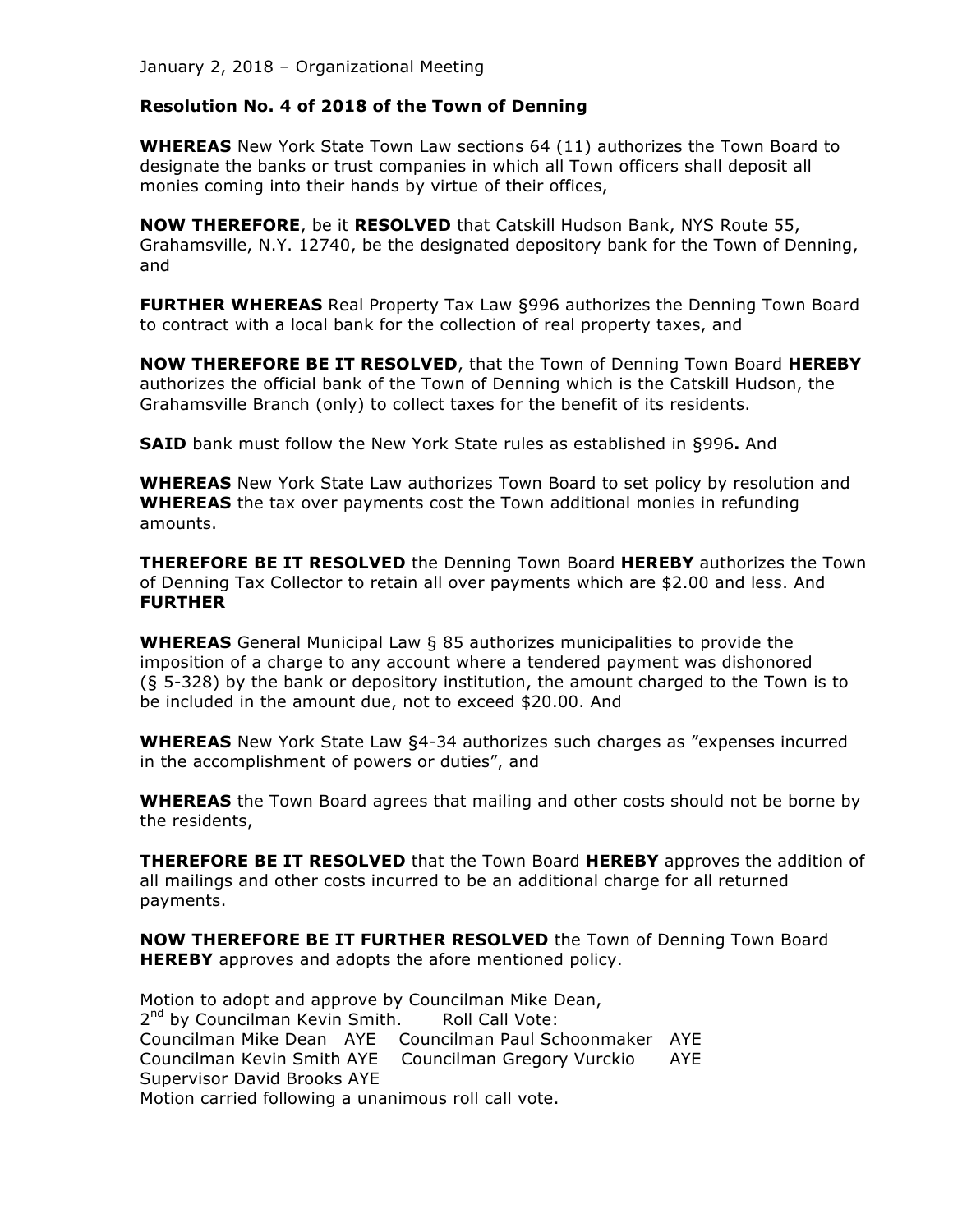#### **Resolution No. 5 of 2018 of the Town of Denning**

**WHEREAS** New York State Town Law section 118 authorize the Town Board to allow for advanced payments of claims,

**NOW, THEREFORE**, be it **RESOLVED** that throughout the year 2018, the Town Board authorizes the Supervisor to pay claims, in advance of audit, the bills submitted by health insurance providers, telephone, electric, gas, utility and cable companies, the municipal credit card, post office box fees as well as CHIPS and any other governmental program which may require proof of paid voucher if SAID payment is required by the program.

Motion to adopt and approve by Councilman Gregory Vurckio, 2<sup>nd</sup> by Councilman Paul Schoonmaker. Roll Call Vote: Councilman Mike Dean AYE Councilman Paul Schoonmaker AYE Councilman Kevin Smith AYE Councilman Gregory Vurckio AYE Supervisor David Brooks AYE Motion carried following a unanimous roll call vote.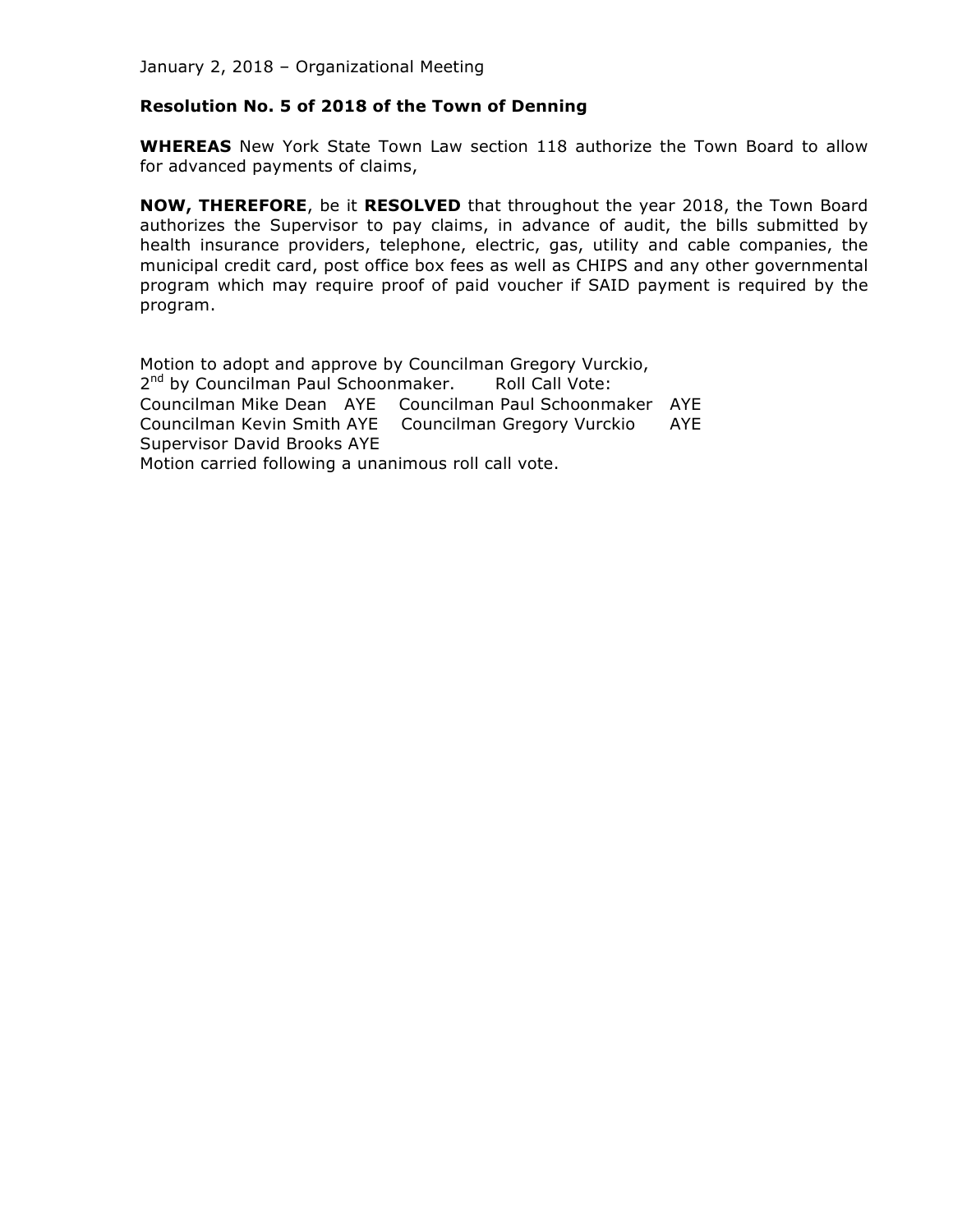#### **Resolution No. 6 of 2018 of the Town of Denning**

**WHEREAS** New York State Town Law sections 116 authorizes the Town Board to establish the amount to be allowed for the use of personal vehicles in the performance of official duties,

And **NOW THEREFORE**, be it **RESOLVED** that throughout the year 2018, the rate for financial reimbursement of personal vehicles use during the performance of official duties will be equal to 54.5 cents per mile.

Motion to adopt and approve by Councilman Kevin Smith, 2<sup>nd</sup> by Councilman Gregory Vurckio. Roll Call Vote: Councilman Mike Dean AYE Councilman Paul Schoonmaker AYE Councilman Kevin Smith AYE Councilman Gregory Vurckio AYE Supervisor David Brooks AYE Motion carried following a unanimous roll call vote.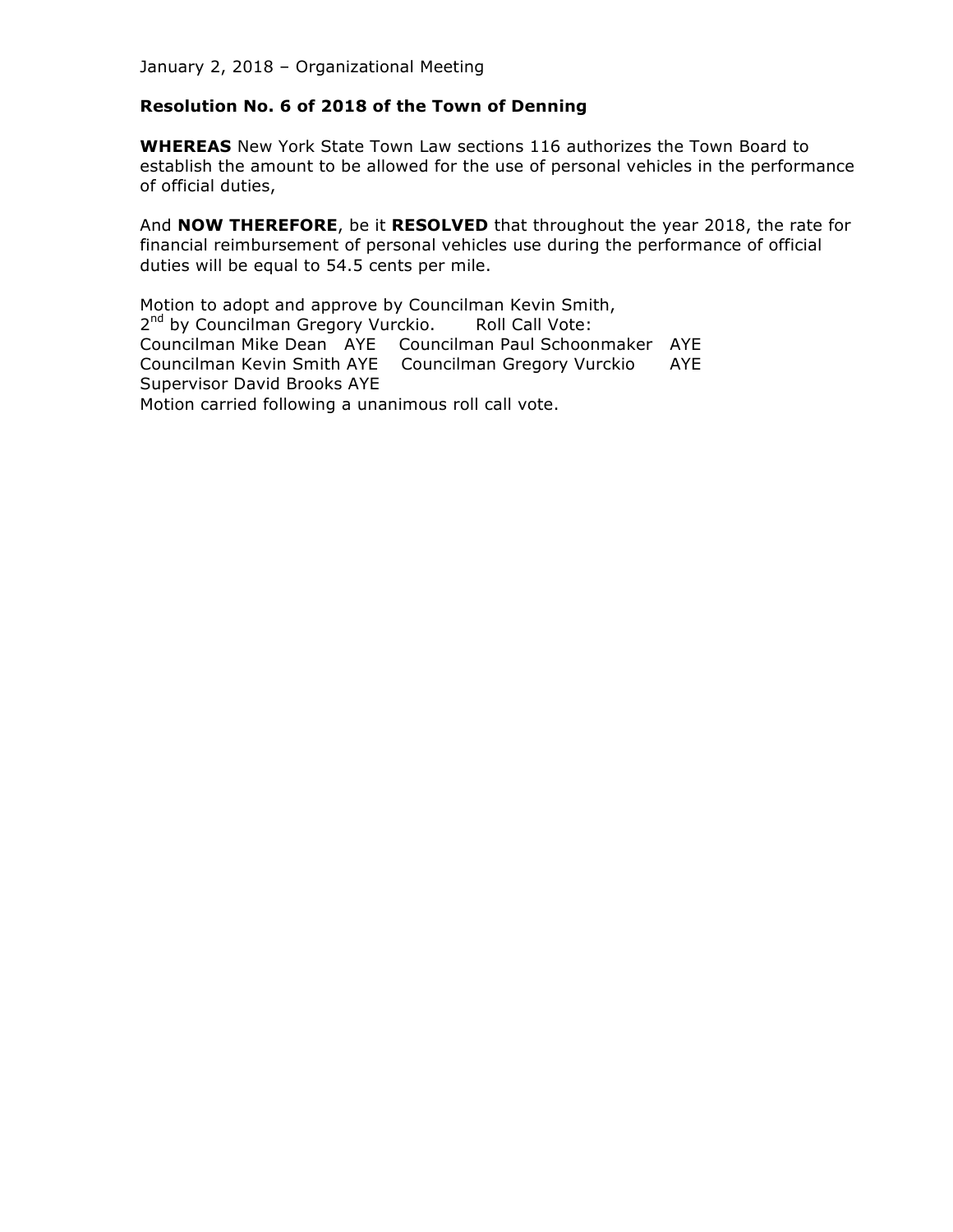#### **Resolution No. 7 of 2018 of the Town of Denning**

**WHEREAS** New York State Town Law Public Officers Law sections 87 (b) (iii) authorizes the Town Board to establish fixed charges for document photocopies resulting from requests for records,

And **WHEREAS** New York State Town Law section 64 subsection 1(a) describes the use of petty cash fund for the purpose of making change when such is required in the performance of official duties,

**NOW THEREFORE**, be it **RESOLVED** that throughout the year 2018, the Town Clerks Office shall charge a standard fee of 25 cents per copied page up to 8 1/2 by 14 inches, plus all applicable postage charges for the cost of mailing requested documents delivery.

**BE IT FURTHER RESOLVED** that the collection of all receipts resulting from charges for document copies and mailing be conferred upon the Town Clerk as income through petty cash account.

**WHEREAS** the Town of Denning Town Board is authorized by New York State Town Law article 6 to set policy to benefit the Town, and

**WHEREAS** the Town Clerk has requested a Freedom of Information policy pertaining to employees and officials be made in addition to the current form request now being used, and

**WHEREAS** it has been urged to adopt this policy as recommended by the Association of Towns.

**THEREFORE** any Town Official or Employee seeking information under the FOIL policy for his or her official duty charge shall not be required to submit a FOIL request.

**However**, when applied for private use, the FOIL request form must be submitted as well as the copy fee previously approved.

**NOW THEREFORE BE IT FURTHER RESOLVED** that the Town of Denning Town Board **HEREBY** reaffirms Said Policy.

Motion to adopt and approve by Councilman Gregory Vurckio, 2<sup>nd</sup> by Councilman Paul Schoonmaker. Roll Call Vote: Councilman Mike Dean AYE Councilman Paul Schoonmaker AYE Councilman Kevin Smith AYE Councilman Gregory Vurckio AYE Supervisor David Brooks AYE Motion carried following a unanimous roll call vote.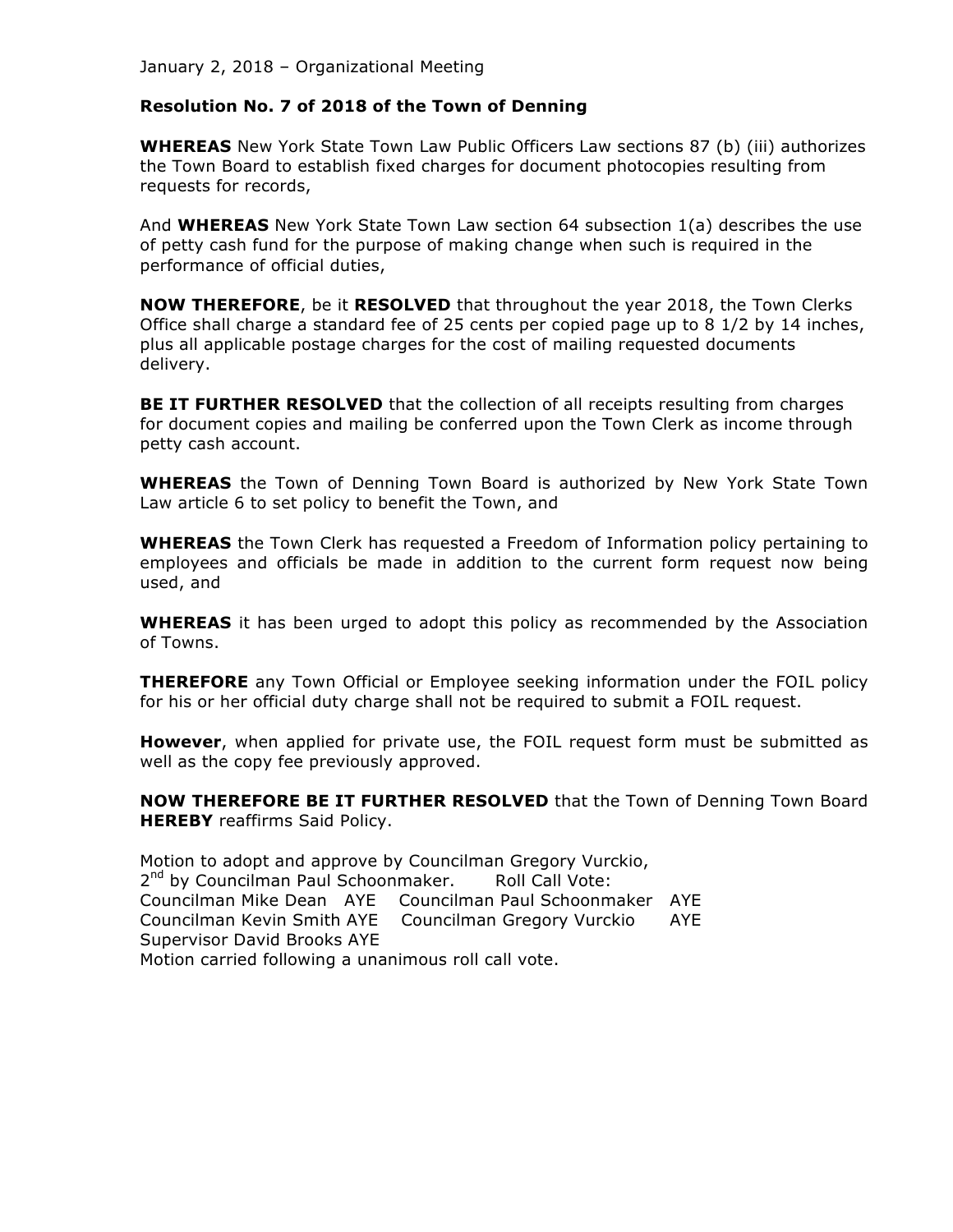#### **Resolution No. 8 of 2018 of the Town of Denning**

And **WHEREAS** New York State Town Law section 20 2 (b) authorizes the Town Board to employ an attorney to render professional services and provide legal advice to the Town, at the fee of \$150.00 per hour.

**NOW THEREFORE**, be it **RESOLVED** that Rod Futerfas, Attorney at Law, of the firm Wapner, Koplovitz & Futerfas, 239 Wall Street, Kingston, N.Y. 12401 be retained as Attorney for the Town of Denning. (General Fund Appropriations Code A1420.4)

Motion to adopt and approve by Councilman Paul Schoonmaker, 2<sup>nd</sup> by Councilman Mike Dean. Roll Call Vote: Councilman Mike Dean AYE Councilman Paul Schoonmaker AYE Councilman Kevin Smith AYE Councilman Gregory Vurckio AYE Supervisor David Brooks AYE Motion carried following a unanimous roll call vote.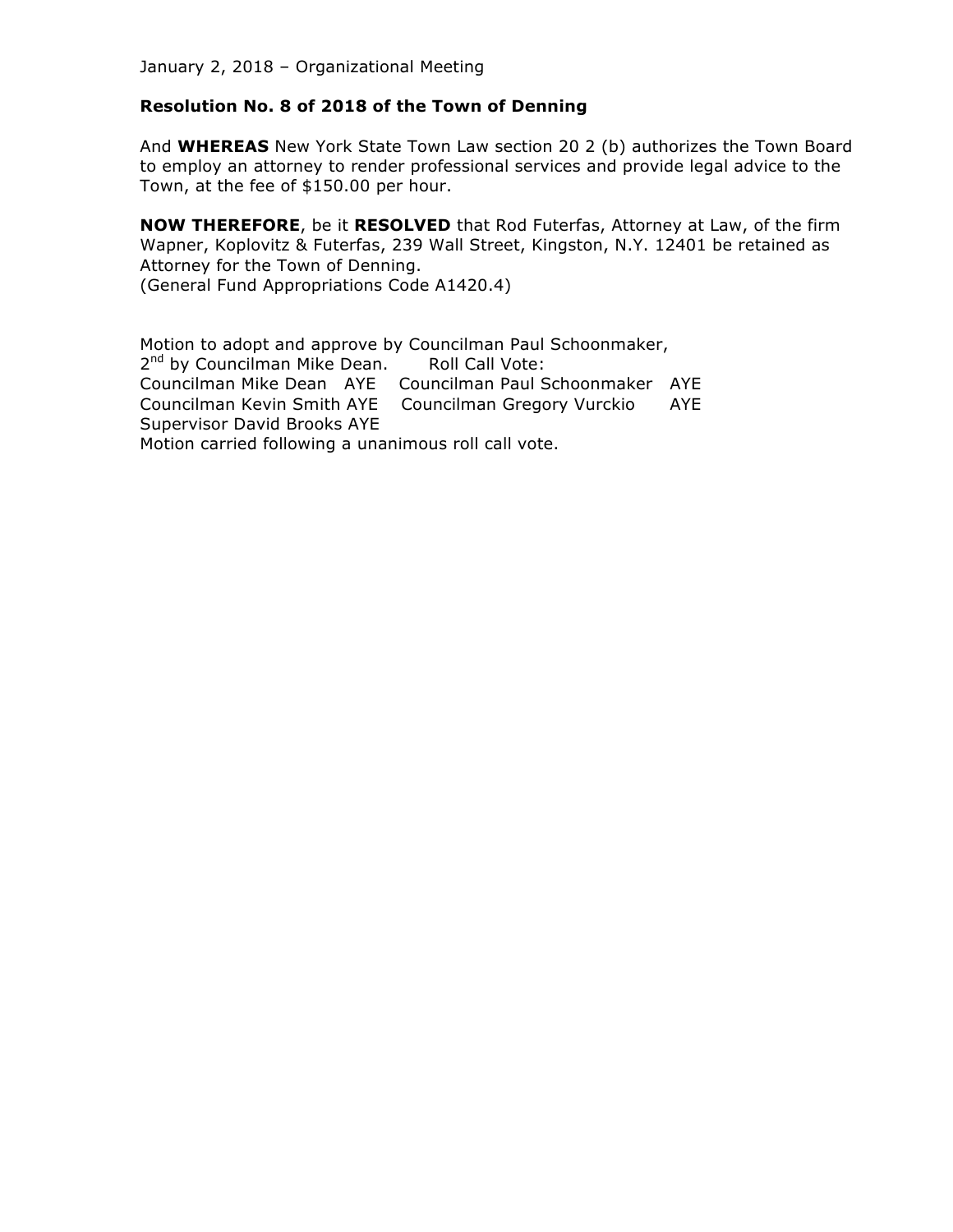#### **Resolution No. 9 of 2018 of the Town of Denning**

**WHEREAS** New York State Uniform Fire Prevention and Building Code authorizes the Town Board to appoint a Code Enforcement Officer for the Town,

And **WHEREAS** Article 6 of the Zoning Law of the Town of Denning authorizes the Town Board to appoint a Code Enforcement Officer to enforce the provisions of the Zoning Law and the International Building Code.

**NOW THEREFORE**, be it **RESOLVED** that Karl von Hassel, 524 County Highway 3, Flieschmanns, N.Y. 12430, be appointed as Code Enforcement Officer for the Town of Denning, with an annual salary of \$7,600.00 to be drawn from Safety Inspection Personal Services.

(General Fund Appropriations Code A3620.1)

Motion to adopt and approve by Councilman Gregory Vurckio, 2<sup>nd</sup> by Councilman Mike Dean. Roll Call Vote: Councilman Mike Dean AYE Councilman Paul Schoonmaker AYE Councilman Kevin Smith AYE Councilman Gregory Vurckio AYE Supervisor David Brooks AYE Motion carried following a unanimous roll call vote.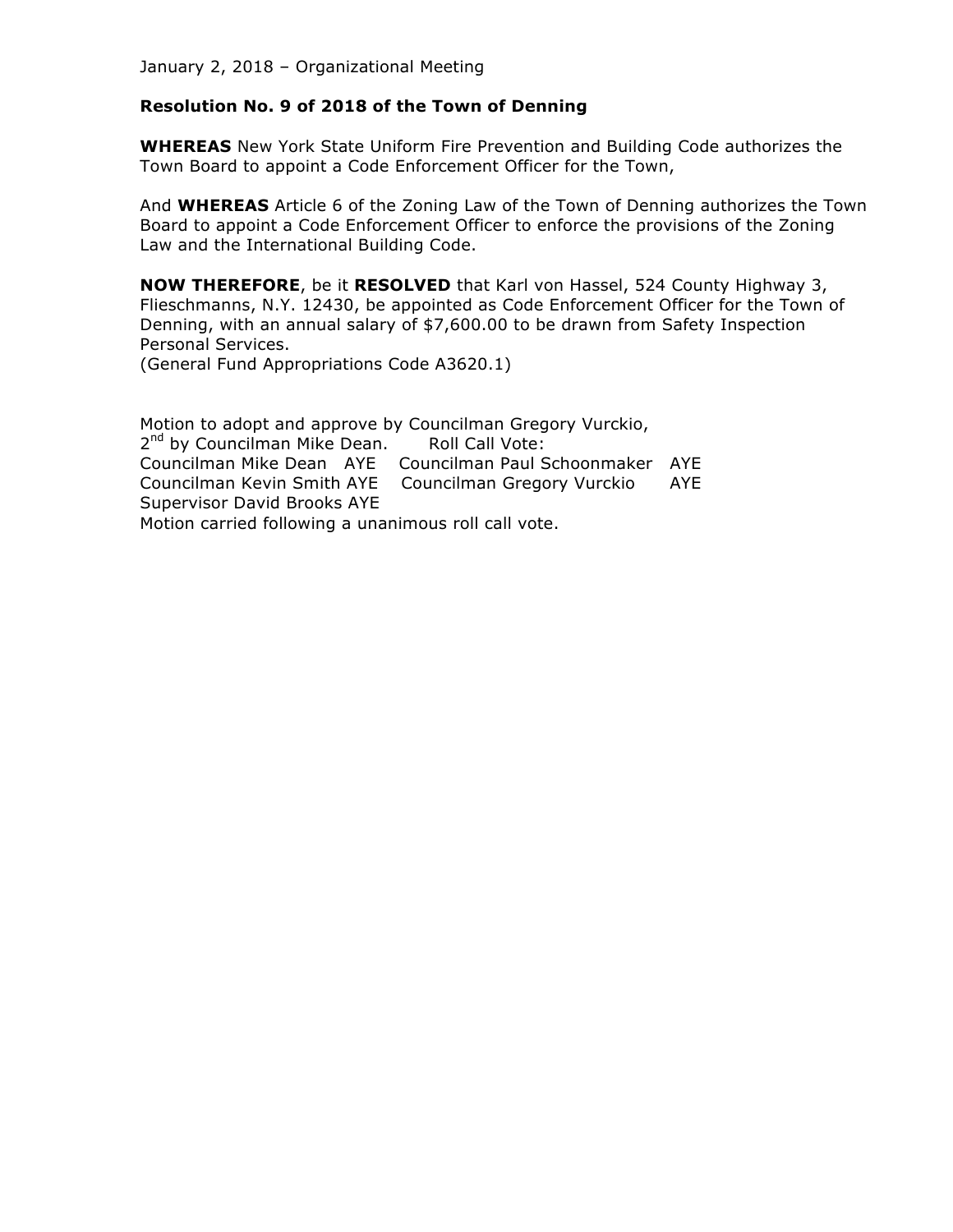#### **Resolution No. 10 of 2018 of the Town of Denning**

**WHEREAS** New York State Town Law section 29(15) allows for the Town Board to authorize the Town Supervisor to designate a bookkeeper for the Town,

**NOW THEREFORE**, be it **RESOLVED** that Cindy Mickelson, PO Box 251, Grahamsville, NY, 12740, be appointed as bookkeeper of the Town of Denning, with an annual salary of \$9,500.00 to be drawn from Supervisor Personal Services. (General Fund Appropriations Code **A1220.1**)

Motion to adopt and approve by Councilman Kevin Smith, 2<sup>nd</sup> by Councilman Paul Schoonmaker. Roll Call Vote: Councilman Mike Dean AYE Councilman Paul Schoonmaker AYE Councilman Kevin Smith AYE Councilman Gregory Vurckio AYE Supervisor David Brooks AYE Motion carried following a unanimous roll call vote.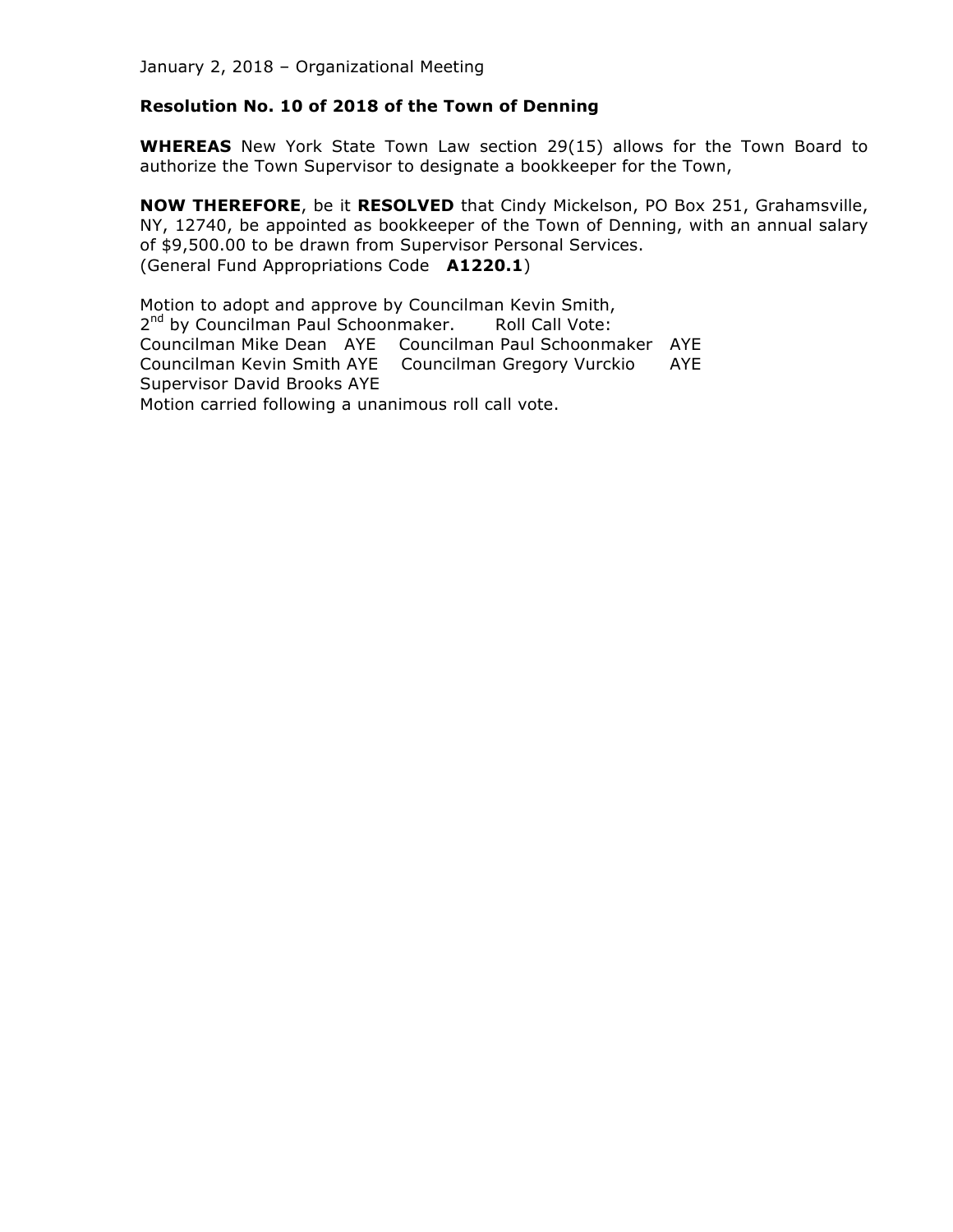#### **Resolution No. 11 of 2018 of the Town of Denning**

**WHEREAS** New York State Town Law section 42 authorizes the Town Board to establish the office of Deputy Supervisor,

and **WHEREAS** New York State Town Law section 42 authorizes the Town Supervisor to appoint the Deputy Supervisor to serve at the pleasure of the Supervisor,

**NOW THEREFORE**, be it **RESOLVED** that the position of Deputy Supervisor be established, and that Councilman Gregory Vurckio, be appointed as Deputy Supervisor for the Town of Denning.

Motion to adopt and approve by Councilman Mike Dean, 2<sup>nd</sup> by Councilman Kevin Smith. Roll Call Vote: Councilman Mike Dean AYE Councilman Paul Schoonmaker AYE Councilman Kevin Smith AYE Councilman Gregory Vurckio ABSTAIN Supervisor David Brooks AYE Motion carried following a unanimous roll call vote.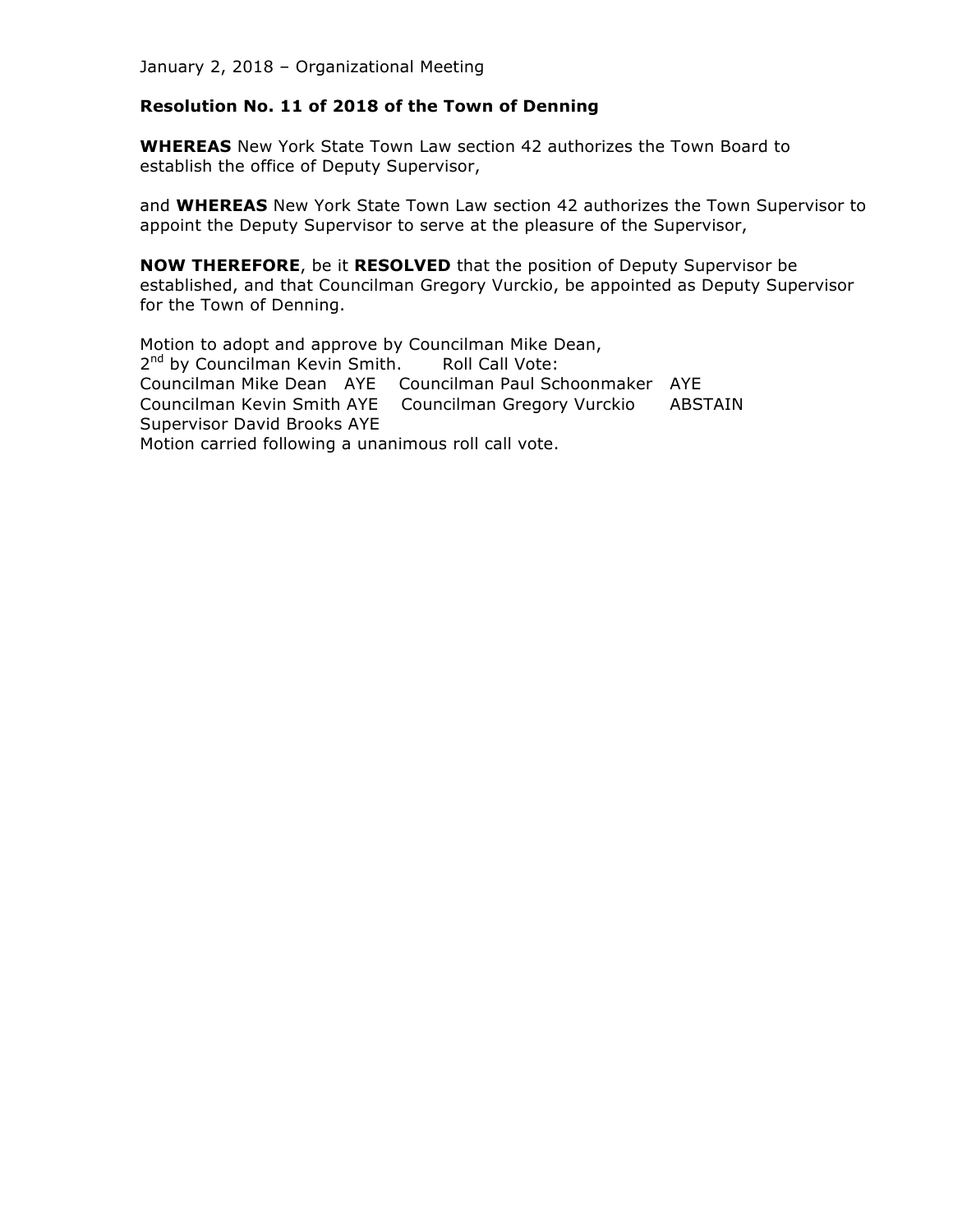#### **Resolution No. 12 of 2018 of the Town of Denning**

**WHEREAS** New York State Town Law section 32 (2) authorizes the Town Board to establish the office of Deputy Town Superintendent of Highways, and

**WHEREAS** New York State Town Law section 32 (2) authorizes the Town Highway Superintendent to appoint Robert Totten as the Deputy Highway Superintendent to serve at the pleasure of the Town Highway Superintendent,

**NOW, THEREFORE**, be it **RESOLVED** that the position of Deputy Highway Superintendent be established for the Town of Denning, with an annual salary of \$1,857.00, to be drawn from Superintendent of Highways Personal Services. (General Fund Appropriations Code A5010.1)

Motion to adopt and approve by Councilman Gregory, 2<sup>nd</sup> by Councilman Mike Dean. Roll Call Vote: Councilman Mike Dean AYE Councilman Paul Schoonmaker AYE Councilman Kevin Smith AYE Councilman Gregory Vurckio AYE Supervisor David Brooks AYE Motion carried following a unanimous roll call vote.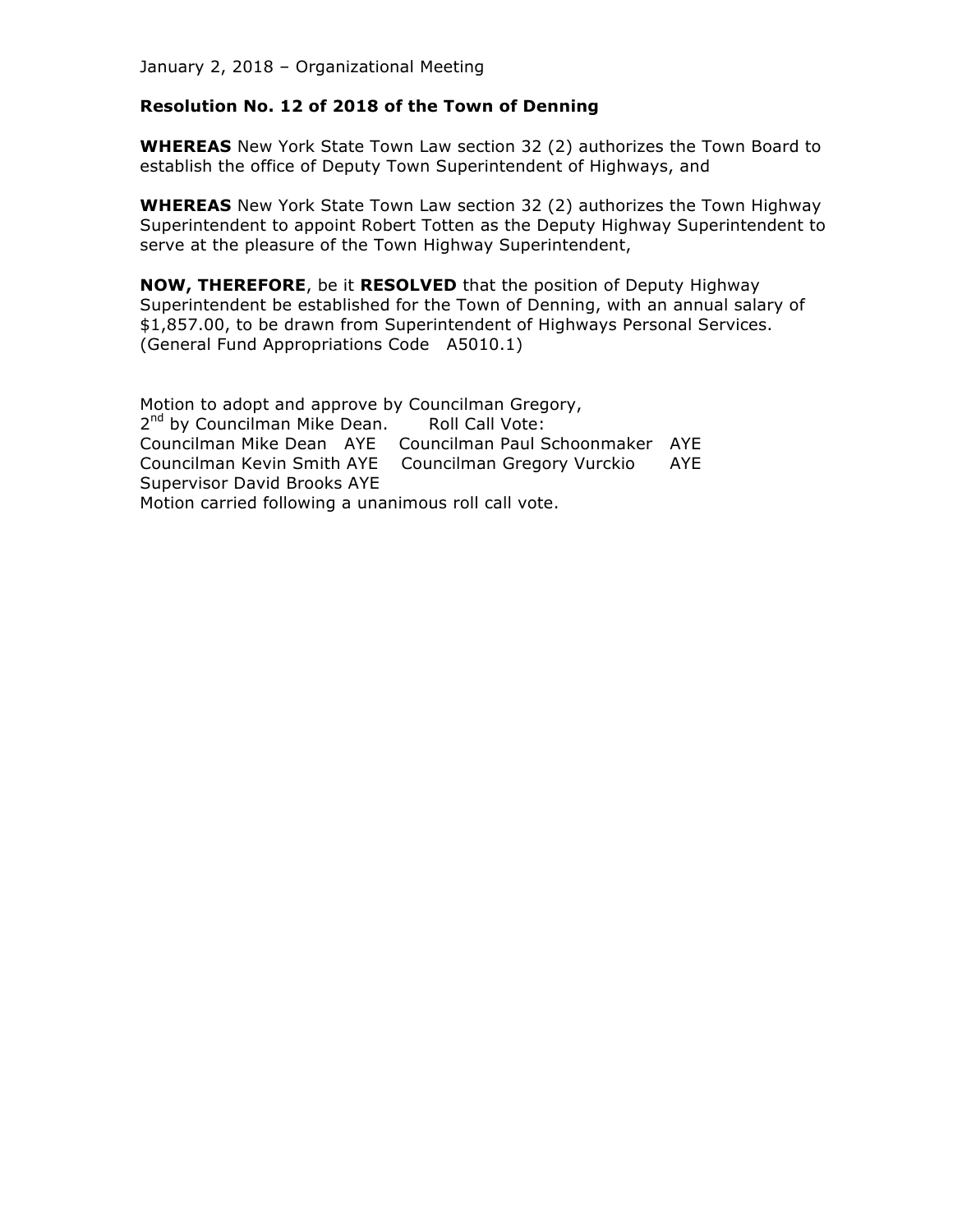#### **Resolution No. 13 of 2018 of the Town of Denning**

**WHEREAS** New York State Public Health Law section 4121 and 4123 authorizes the Town Board to appoint a Registrar of Vital Statistics,

**NOW, THEREFORE**, be it **RESOLVED** that Joy Monforte, 75 Woodfield Road, Grahamsville, NY 12740, serving as Denning Town Clerk, be appointed as Registrar of Vital Statistics with an annual salary of \$50.00, to be drawn from Registrar of Vital Statistics Personal Services. (General Fund Appropriations Code A4020.1)

Motion to adopt and approve by Councilman Kevin Smith, 2<sup>nd</sup> by Councilman Mike Dean. Roll Call Vote: Councilman Mike Dean AYE Councilman Paul Schoonmaker AYE Councilman Kevin Smith AYE Councilman Gregory Vurckio AYE Supervisor David Brooks AYE Motion carried following a unanimous roll call vote.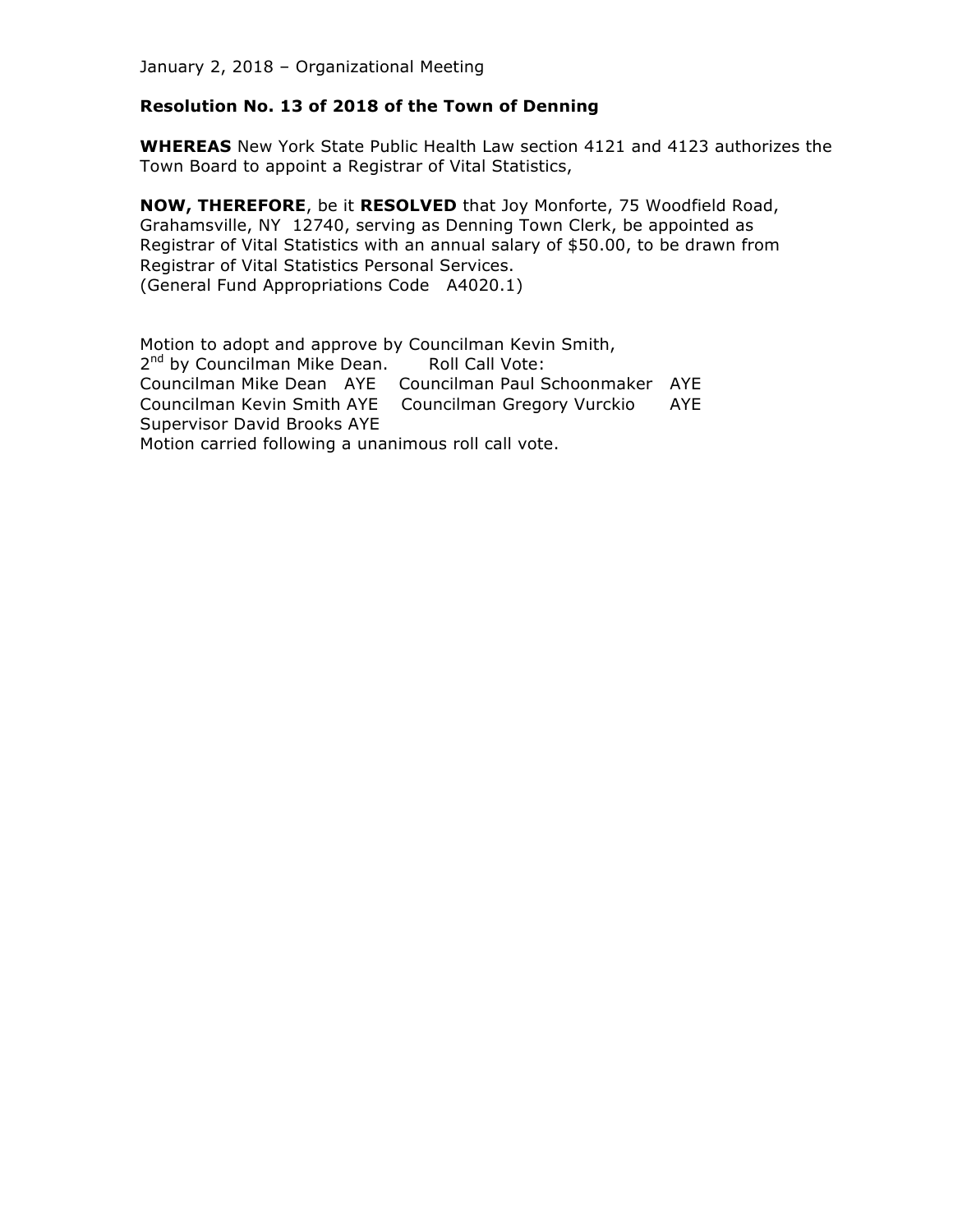#### **Resolution No. 14 of 2018 of the Town of Denning**

**WHEREAS** New York State Town Law section 27 authorizes the Town Board to determine the salaries of town officers and employees, and

**WHEREAS** New York State Public Officers Law section 9 provides for the designation of order in which two or more appointed deputies may act, and

**WHEREAS**, under Civil Service Law §41 Deputies of principal executives fall within the exempt class of civil service only when they are authorized by law to act generally for and in place of their principals; and

**WHEREAS** Public Officers Law section 10 and 25 require the taking of oath of office by all town officers,

**NOW, THEREFORE,** be it, **RESOLVED** that Tammy Beck, Denning, NY 12740, be appointed as First Deputy Town Clerk/Tax Collector and as Records Management Technician for the Town of Denning, with an annual salary of \$5,698.00 to be drawn from Town Clerk Personal Services, and (General Fund appropriations code A1410.1)

**BE IT FURTHER RESOLVED** that a Second Deputy Town Clerk/Tax Collector, may be appointed, at any time.

**NOW THEREFORE BE IT FURTHER RESOLVED** that the Deputy to the Town Clerk/Tax Collector be required to take and subscribe a constitutional Oath of Office to be filed with the Town Clerk as well as a Confidentiality Oath to be on file in the Office of the Town Clerk.

Motion to adopt and approve by Councilman Gregory Vurckio, 2<sup>nd</sup> by Councilman Mike Dean. Roll Call Vote: Councilman Mike Dean AYE Councilman Paul Schoonmaker AYE Councilman Kevin Smith AYE Councilman Gregory Vurckio AYE Supervisor David Brooks AYE Motion carried following a unanimous roll call vote.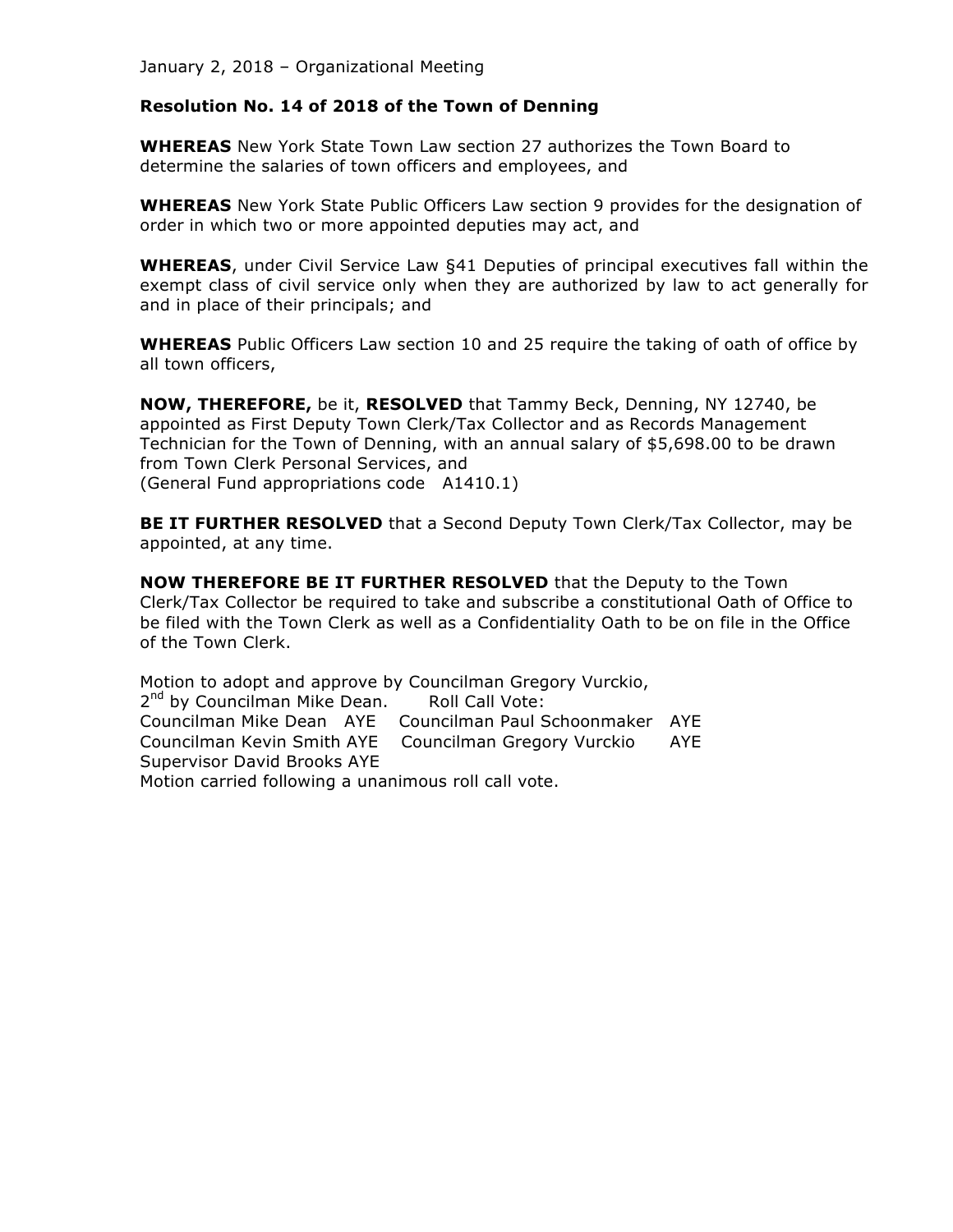#### **Resolution No. 15 of 2018 of the Town of Denning**

**WHEREAS** New York State Town Law section 27 authorizes the Town Board to determine the salaries of town officers and employees, and

**WHEREAS** New York State Civil Service Law sections 35 and 40 establish jurisdictional classification of positions, with provisions for a definition of noncompetitive classification of employment positions subject to Town Council appointment,

**NOW THEREFORE** be it **RESOLVED** that Tammy Beck be appointed as Clerk to the Justice Court with an hourly wage of \$13.26 not to exceed \$4,045.00 yearly, to be drawn from Justice Personal Services. (General Fund Appropriations Code A1110.1)

Motion to adopt and approve by Councilman Mike Dean, 2<sup>nd</sup> by Councilman Paul Schoonmaker. Roll Call Vote: Councilman Mike Dean AYE Councilman Paul Schoonmaker AYE Councilman Kevin Smith AYE Councilman Gregory Vurckio AYE Supervisor David Brooks AYE Motion carried following a unanimous roll call vote.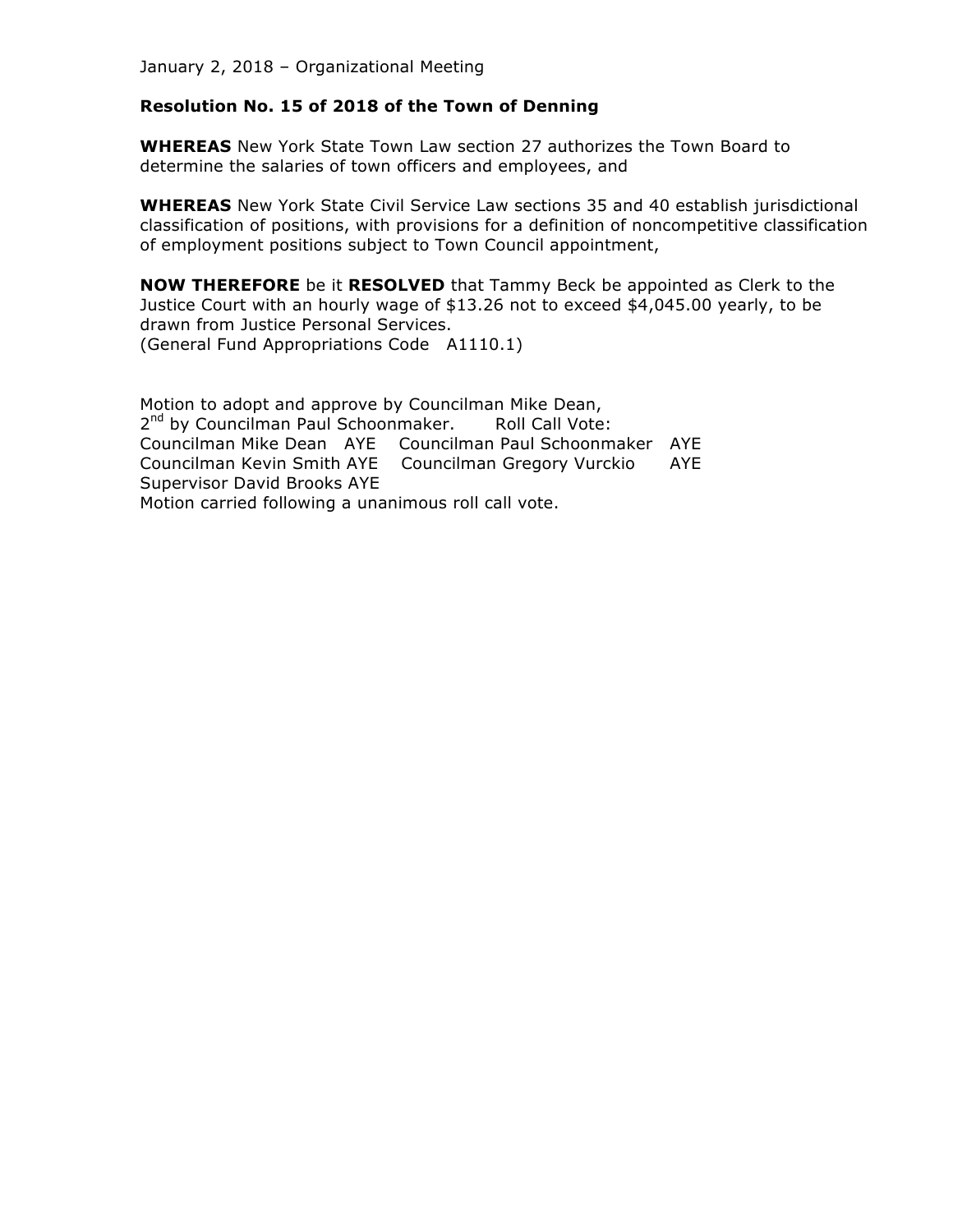# **Resolution No. 16 of 2018 of the Town of Denning**

**WHEREAS** New York State Arts and Cultural Affairs Law section 57.07 authorizes the Town Supervisor to appoint a Local Historian,

**NOW, THEREFORE**, be it **RESOLVED** that Tom McGee, 5444 Red Hill Road, Claryville, NY 12725, be appointed as Historian for the Town of Denning.

Motion to adopt and approve by Councilman Paul Schoonmaker, 2<sup>nd</sup> by Councilman Mike Dean. Roll Call Vote: Councilman Mike Dean AYE Councilman Paul Schoonmaker AYE Councilman Kevin Smith AYE Councilman Gregory Vurckio AYE Supervisor David Brooks AYE Motion carried following a unanimous roll call vote.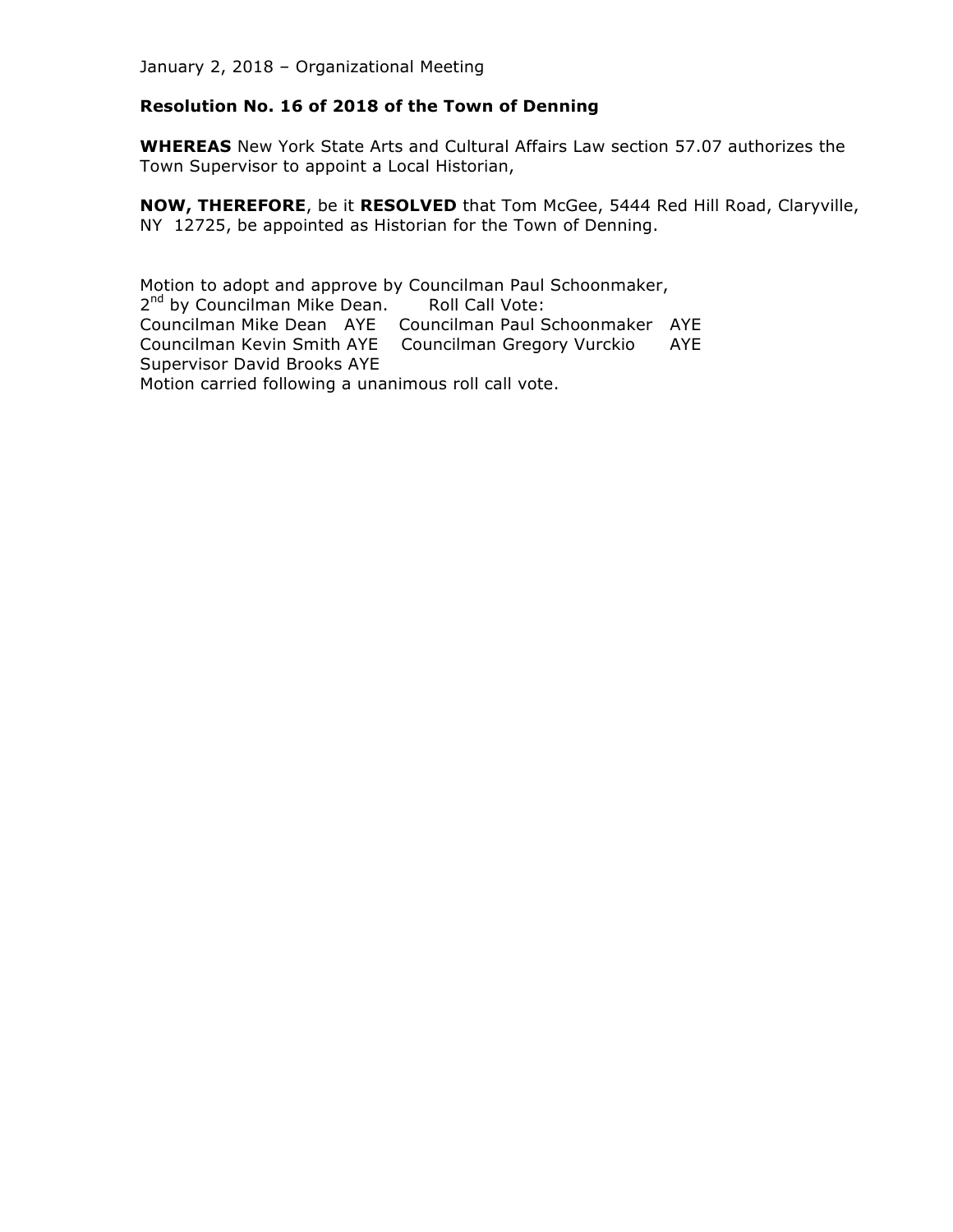#### **Resolution No. 17 of 2018 of the Town of Denning**

**WHEREAS** New York State Agriculture & Market Law section 114 authorizes the Town Board to appoint a Dog Control Officer for the Town,

**NOW, THEREFORE**, be it **RESOLVED** that Archie Ackerley Jr., 26 Schultz Road, Claryville, New York, 12725, be appointed as Dog Control Officer for the Town of Denning, with an annual salary of \$618.00, to be drawn from Control of Dogs Personal Services.

(General Fund Appropriations Code A3510.1)

.

Motion to adopt and approve by Councilman Mike Dean, 2<sup>nd</sup> by Councilman Gregory Vurckio. Roll Call Vote: Councilman Mike Dean AYE Councilman Paul Schoonmaker AYE Councilman Kevin Smith AYE Councilman Gregory Vurckio AYE Supervisor David Brooks AYE Motion carried following a unanimous roll call vote.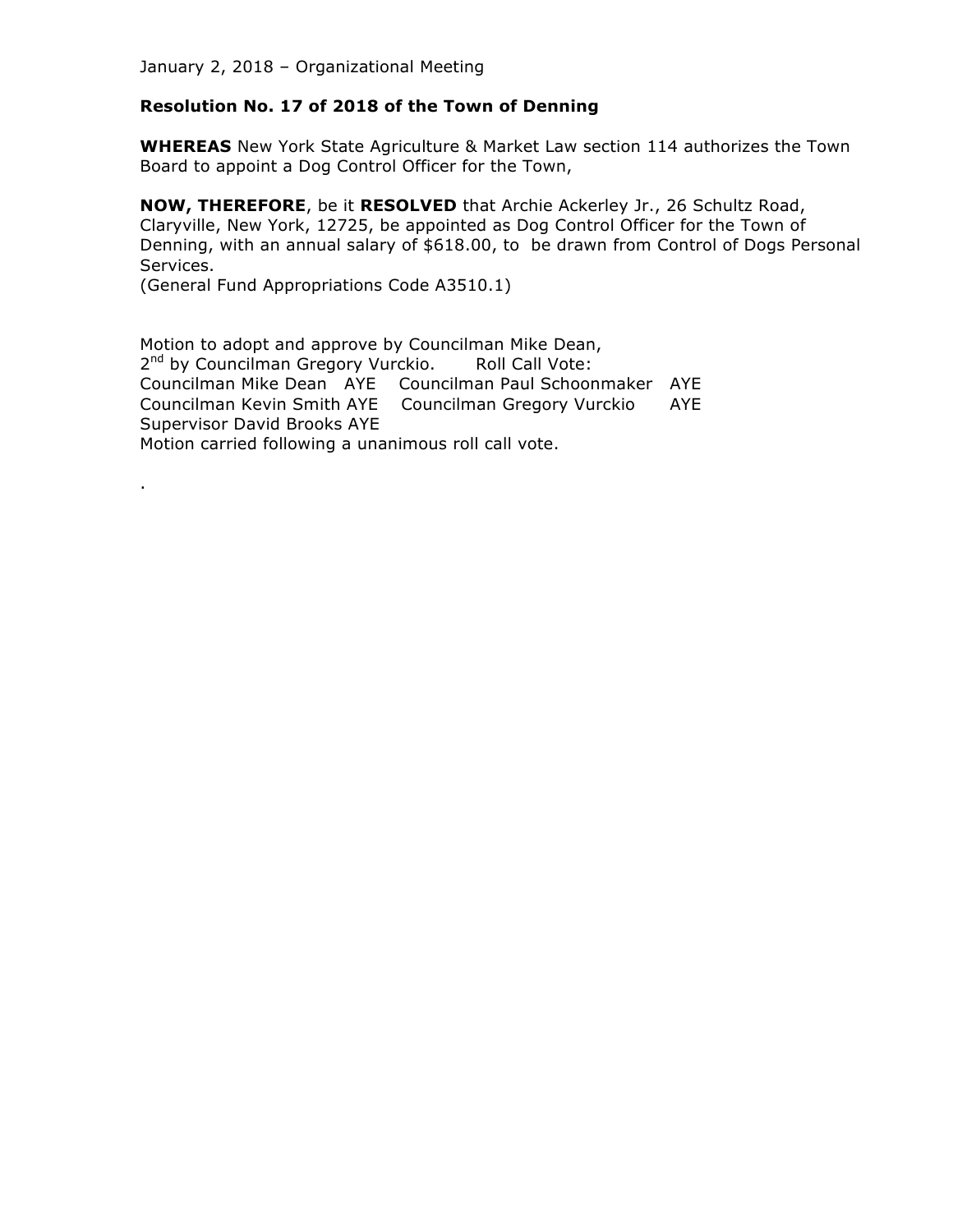#### **Resolution No. 18 of 2018 of the Town of Denning**

**WHEREAS** Town Law § 20(1)(a) and (b) authorizes the Town Board to appoint employees it deems necessary for the proper conduct of the affairs of the Town,

**NOW THEREFORE BE IT RESOLVED** to appoint Scott Mickelson who resides at 455 Yeagerville Road, Napanoch, NY to the position of Town of Denning Recycling Manager, at a salary of \$14.84 per hour to be drawn from Refuse and Garbage Personal Services. (General Fund Appropriations Code A8160.1)

Motion to adopt and approve by Councilman Paul Schoonmaker, 2<sup>nd</sup> by Councilman Mike Dean. Roll Call Vote: Councilman Mike Dean AYE Councilman Paul Schoonmaker AYE Councilman Kevin Smith AYE Councilman Gregory Vurckio AYE Supervisor David Brooks AYE Motion carried following a unanimous roll call vote.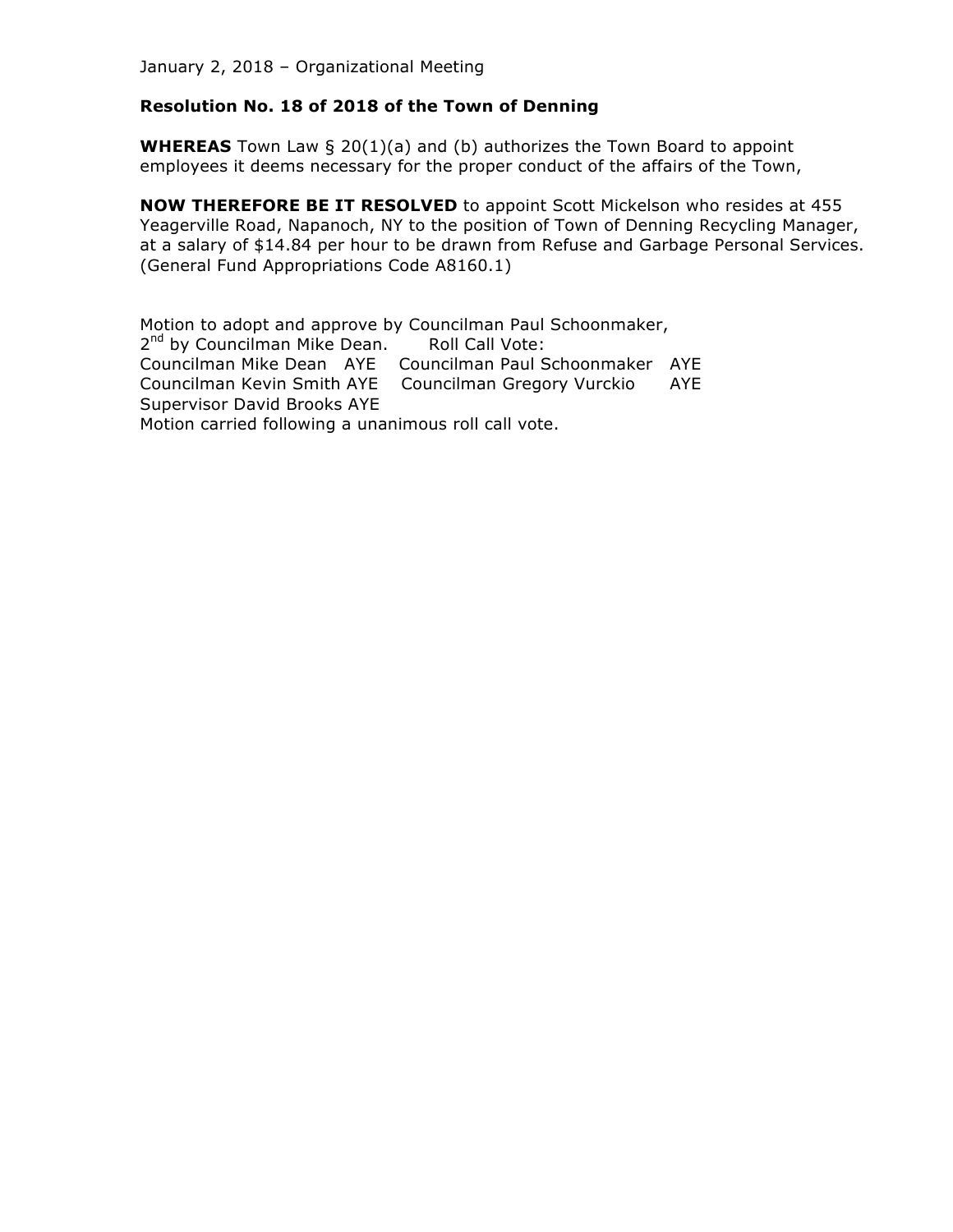#### **Resolution No. 19 of 2018 of the Town of Denning**

**WHEREAS** New York State Town Law section 267 and 271 require annual appointments to the Town Planning Board and Zoning Board of Appeals with designated terms of office on a calendar year basis, and

**WHEREAS** Local Law No.3 of 2001 of the Town of Denning requires an annual appointment to the Town Board of Ethics with designated terms of office on a calendar year basis, and

**WHEREAS** Public Officers Law section 10 and 25 require the taking of the Oath of Office by all town officers,

**NOW, THEREFORE**, be it **RESOLVED** that a review of remaining terms of office for members of the Town Planning Board, Zoning Board of Appeals and Board of Ethics be announced on an annual basis at the Town Board organizational meeting.

Further, **RESOLVED** that all newly appointed members be required to take and subscribe a constitutional Oath of Office to be filed with the Town Clerk, and that each member shall be notified of appointment and duration of term in writing by first class mail no later than 10 business days following the annual organizational meeting. And

**NOW, THEREFORE**, **BE IT RESOLVED** that these residents are Board appointed or reappointed to said Boards:

| <b>Planning Board</b> (7 Year Term) |                                    |                     |
|-------------------------------------|------------------------------------|---------------------|
|                                     | Travis Coddington (Re-Appointment) | - expire 12/31/2024 |

| <b>Zoning Board of Appeals (5 year term)</b> |                                                                      |  |                     |
|----------------------------------------------|----------------------------------------------------------------------|--|---------------------|
| Mark Boncek                                  | (Re-Appointment)                                                     |  | - expire 12/31/2022 |
|                                              | Pauline Leverich (Remainder of Term Appointment) - expire 12-31-2020 |  |                     |

**Board of Ethics** (3 Year Term) Jane Carminati (Re-Appointment) - expire 12-31-2019

Motion to adopt and approve by Councilman Mike Dean, 2<sup>nd</sup> by Councilman Kevin Smith. Roll Call Vote: Councilman Mike Dean AYE Councilman Paul Schoonmaker AYE Councilman Kevin Smith AYE Councilman Gregory Vurckio AYE Supervisor David Brooks AYE Motion carried following a unanimous roll call vote.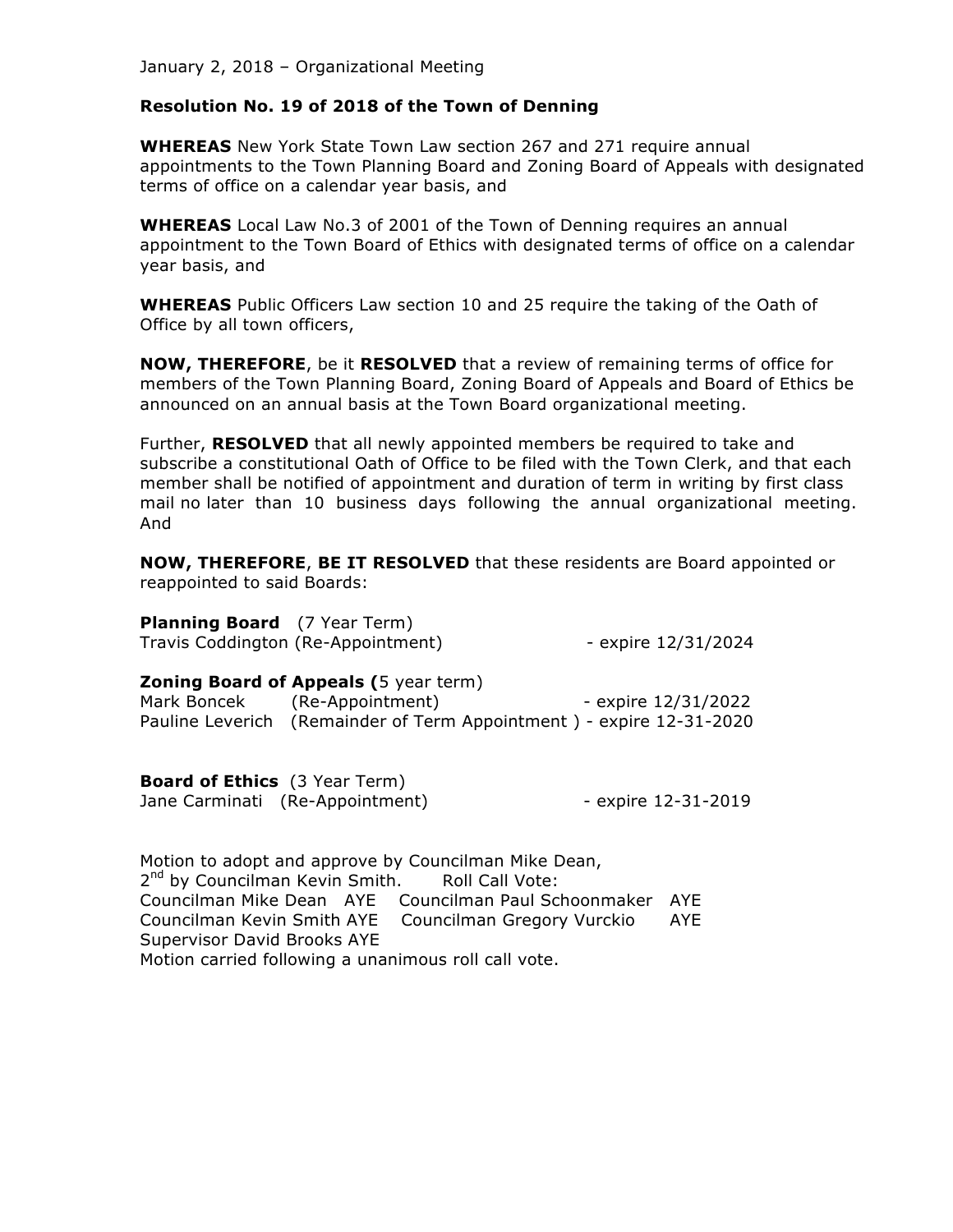Review of remaining terms:

#### **Planning Board** (7 year term)

| Katherine Parr                     | - expire 12/31/2020   |
|------------------------------------|-----------------------|
| Joe Sibiga                         | - expire 12/31/2021   |
| Stephen E. Bobik                   | - expire 12/31/2022   |
| Anthony Carminati                  | - expire $12/31/2018$ |
| Travis Coddington (Re-Appointment) | - expire 12/31/2024   |
| Chris McInerney                    | - expire 12/31/2023   |
| James Leverich                     | - expire 12/31/2019   |
|                                    |                       |

#### **Zoning Board of Appeal (5 year term)**

| - expire 12/31/2021 |
|---------------------|
| - expire 12/31/2022 |
| - expire 12/31/2018 |
| - expire 12/31/2019 |
| - expire 12/31/2020 |
|                     |

# **Board of Ethics** (3 year term)

| Jane Carminati (Re-Appointment) | - expire 12/31/2020 |
|---------------------------------|---------------------|
| William Leudemann               | - expire 12/31/2018 |
| Jeanne Kepley                   | - expire 12/31/2019 |

#### **Board of Assessment Review**

(October 1st to September 30th - 5 year term)

Casey Witthohn **Casey Witthohn - expire 9/30/2018** Nancy Parrow **Nancy Parrow** - expire 9/30/2019

Russell Betters - expire 9/30/2022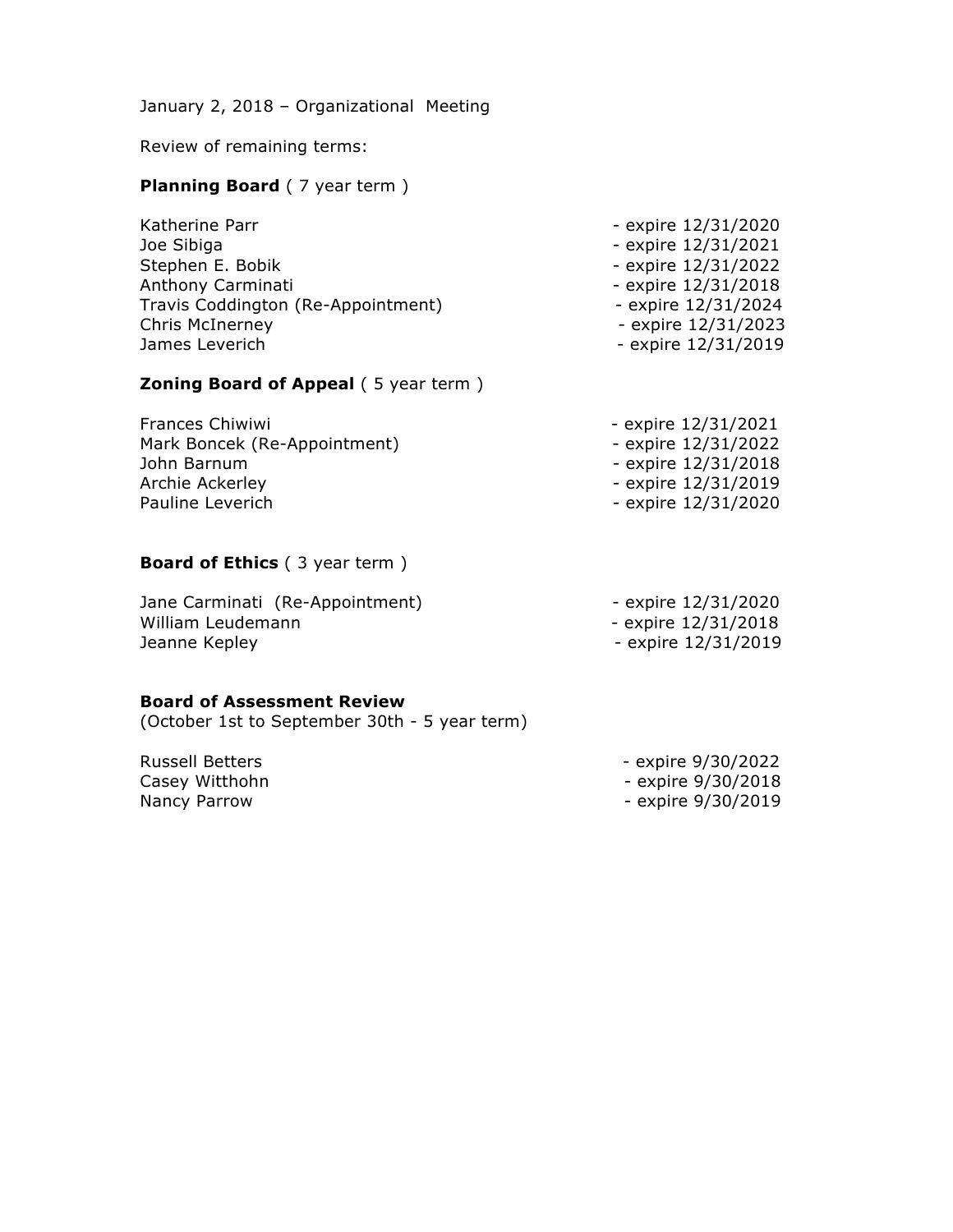# **Resolution No. 20 of 2018 of the Town of Denning**

**WHEREAS** New York State Town Law section 27 authorizes the Town Board to determine the salaries of town officers and employees,

**NOW, THEREFORE**, be it **RESOLVED** that the following salaries be fixed for the listed town officers and employees for the Fiscal Year 2018 and as approved in the adopted 2018 Budget.

# **Town Officers:**

| <b>Town Officers:</b>                  |                     |
|----------------------------------------|---------------------|
| Supervisor                             | \$14,000.00         |
| Councilpersons (4) each                | 1,500.00            |
| Superintendent of Highways             | 49,518.00           |
| Deputy Superintendent of Highways      | 1,857.00            |
| Town Clerk/ Tax Collector              | 26,000.00           |
| First Deputy Town Clerk/ Tax Collector | 5,698.00            |
| <b>Town Justice</b>                    | 6,665.00            |
| Assessor                               | 13,227.00           |
| Code Enforcement/Building Inspector    | 7,600.00            |
| Bookkeeper                             | 9,500.00            |
| Dog Control                            | 618.00              |
| <b>Registrar of Vital Statistics</b>   | 50.00               |
| Recycling Manager                      | $$14.84$ per hour   |
| Clerk to Justice Court                 | 13.26 per hour      |
| Court Security Officer                 | 15.00 per hour      |
| Records Management/ IT Tech            | 25.00 per hour      |
| House Cleaning                         | \$1,404.00 Annually |

| <b>Highway Employees:</b>        |                |
|----------------------------------|----------------|
| Laborer                          | 20.59 per hour |
| <b>Starting Salary</b>           | 18.84 per hour |
| Heavy Equipment Operator Class B | 21.33 per hour |
| <b>Starting Salary</b>           | 19.60 per hour |
| Heavy Equipment Operator Class A | 22.02 per hour |
| <b>Starting Salary</b>           | 20.87 per hour |
| Forman                           | 23.36 per hour |
|                                  |                |

Motion to adopt and approve by Councilman Mike Dean, 2<sup>nd</sup> by Councilman Paul Schoonmaker. Roll Call Vote: Councilman Mike Dean AYE Councilman Paul Schoonmaker AYE Councilman Kevin Smith AYE Councilman Gregory Vurckio AYE Supervisor David Brooks AYE Motion carried following a unanimous roll call vote.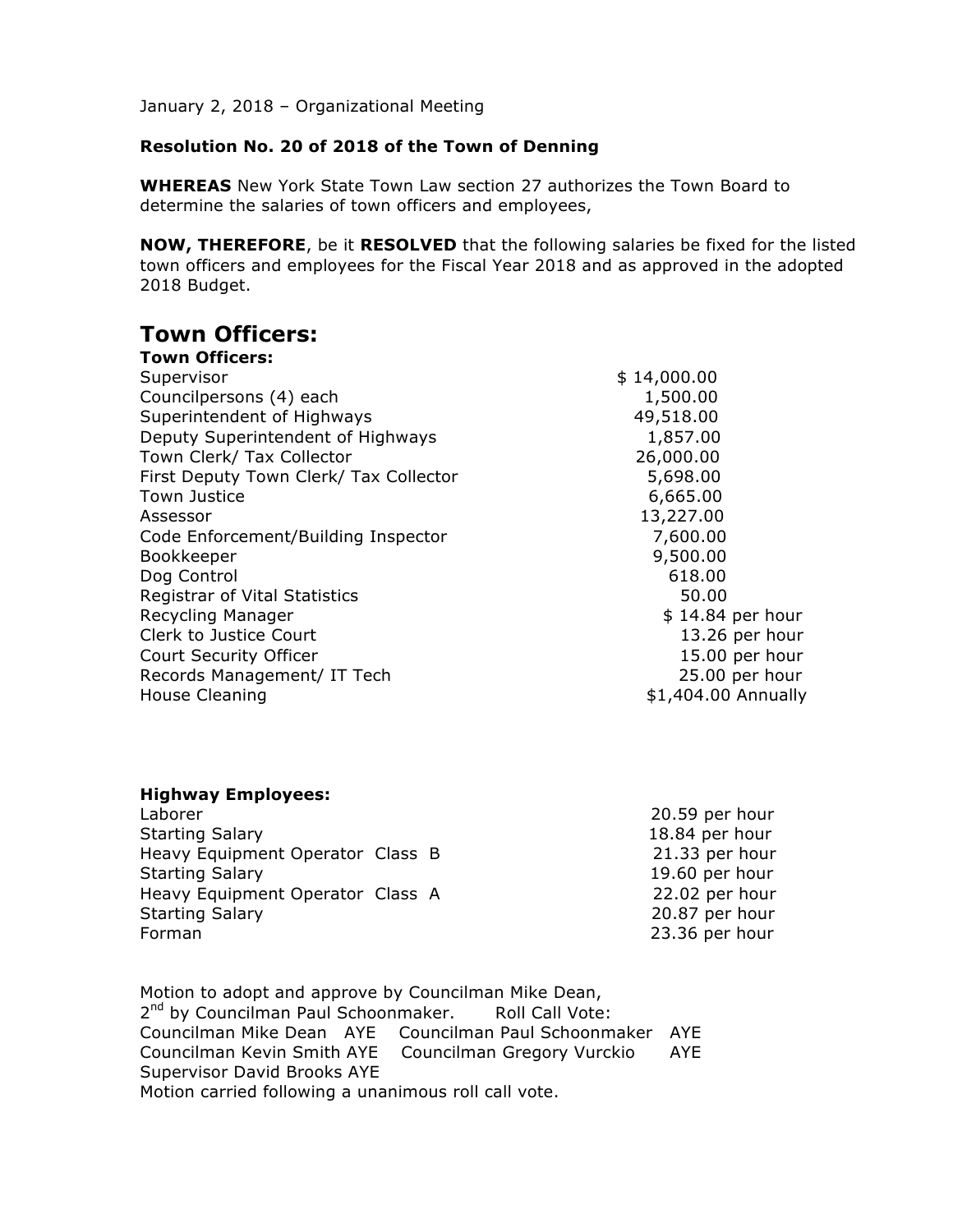#### **Resolution No. 21 of 2018 of the Town of Denning**

**WHEREAS** Public Officers Law section 11 (2) authorizes the Town Board to approve the procurement of a blanket undertaking from any duly authorized corporate surety covering Officers, Clerks and Employees of the Town, And

**WHEREAS** the Town Clerk / Tax Collector / Bookkeeper as well as any Officers and Employees of the Town of Denning will properly account for and pay over any and all monies received in the course of fulfilling Said person(s) duties.

**NOW, THEREFORE**, be it **RESOLVED** that the public officers bond issued by National Grange Mutual with coverage of \$10,000 for Public Officials and \$800,000 excess for Tax Collectors be procured from Mike Preis, Inc. at the annual premium of \$475.00 to be drawn from Unallocated Insurance. (General Fund Appropriations Code A1910.4).

Motion to adopt and approve by Councilman Gregory Vurckio, 2<sup>nd</sup> by Councilman Paul Schoonmaker. Roll Call Vote: Councilman Mike Dean AYE Councilman Paul Schoonmaker AYE Councilman Kevin Smith AYE Councilman Gregory Vurckio AYE Supervisor David Brooks AYE Motion carried following a unanimous roll call vote.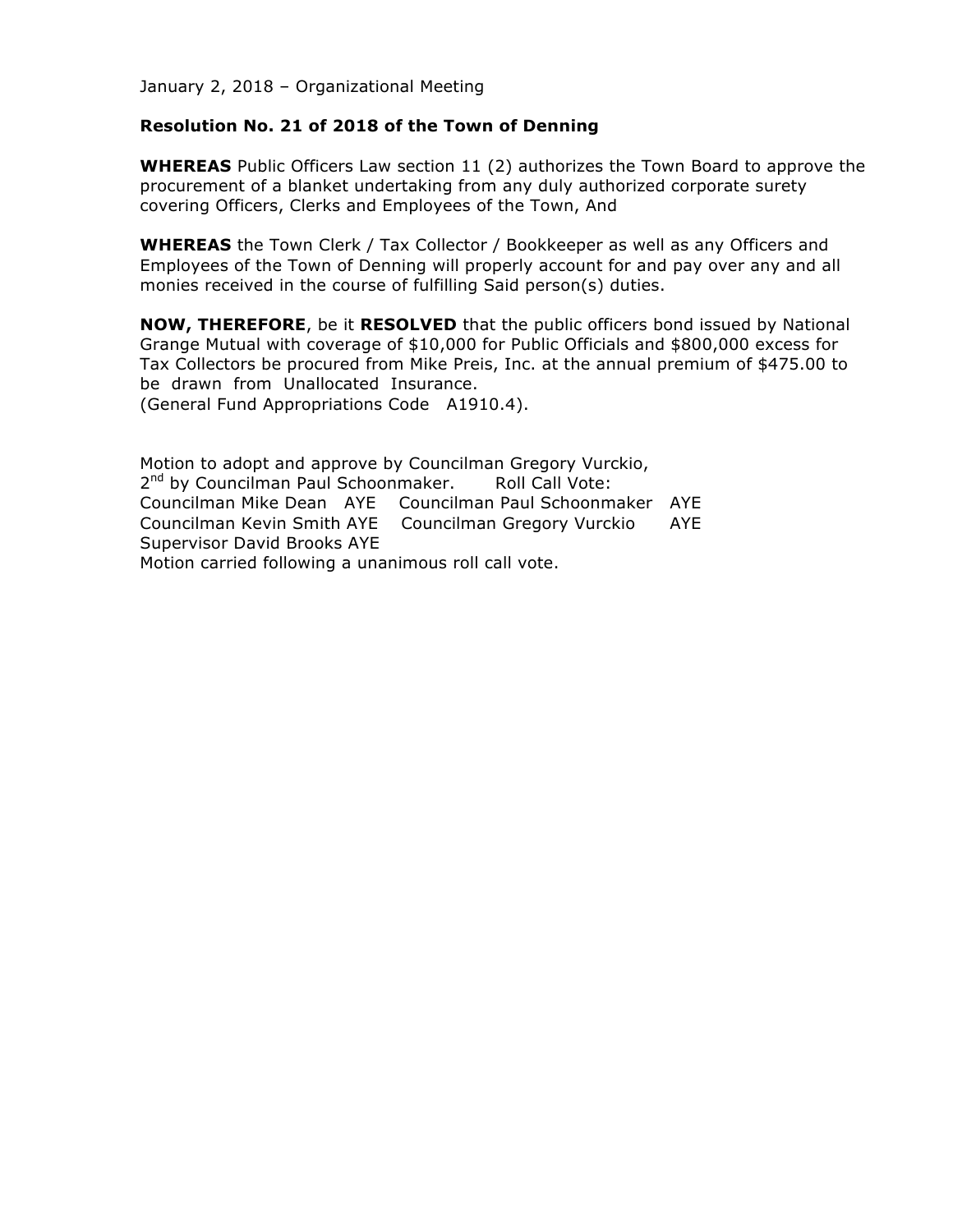#### **Resolution No. 22 of 2018 of the Town of Denning**

**WHEREAS** New York State has eliminated dog licensing responsibilities as of January 1, 2011 and

**WHEREAS** the Town is now required to set licensing fees and collect a fee for the New York State Animal Population Control Fund. And

**WHEREAS** many licenses are renewed by mail with its added cost.

**NOW THEREFORE BE IT RESOLVED** that **SAID** licensing fees shall include the \$1 and \$3.00 fee as required by New York State. And

**WHEREAS** New York State mandates a \$7.50 difference between the two licenses.

**NOW THEREFORE BE IT FURTHER RESOLVED** that the Town of Denning **HEREBY** sets the following dog licensing fees for the year 2018:

Spayed and Neutered fee \$5.00

Unaltered fee \$12.50

Motion to adopt and approve by Councilman Mike Dean, 2<sup>nd</sup> by Councilman Kevin Smith. Roll Call Vote: Councilman Mike Dean AYE Councilman Paul Schoonmaker AYE Councilman Kevin Smith AYE Councilman Gregory Vurckio AYE Supervisor David Brooks AYE Motion carried following a unanimous roll call vote.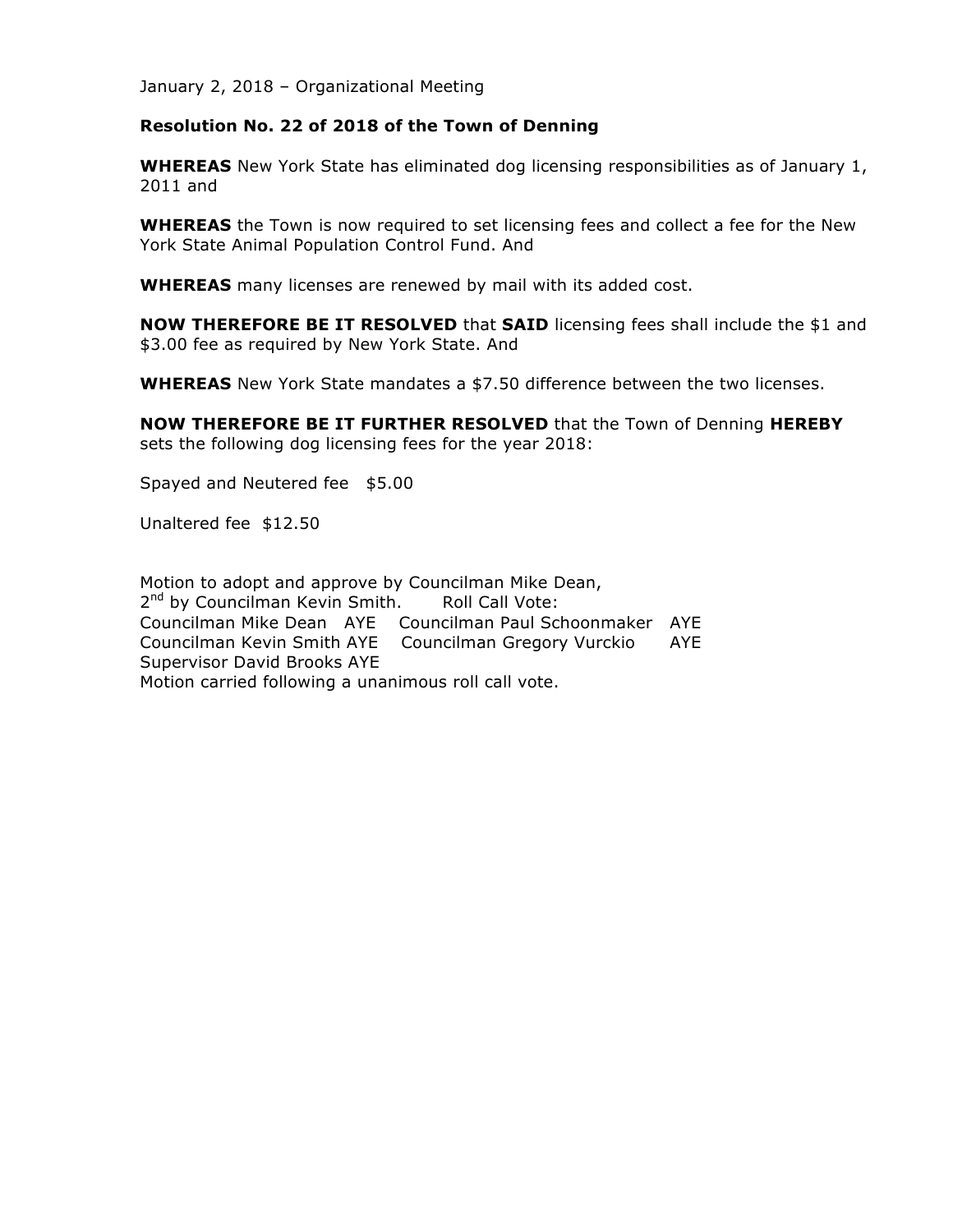#### **Resolution No. 23 of 2018 of the Town of Denning**

**WHEREAS** the Town of Denning Town Board feels that a liaison to the Town's Planning Board is a benefit to the Town as a Whole,

**NOW THEREFORE BE IT FURTHER RESOLVED** that Councilman Mike Dean be re-appointed SAID liaison to the Denning Planning Board.

Motion to adopt and approve by Councilman Paul Schoonmaker, 2<sup>nd</sup> by Councilman Kevin Smith. Roll Call Vote: Councilman Mike Dean ABSTAIN Councilman Paul Schoonmaker AYE Councilman Kevin Smith AYE Councilman Gregory Vurckio AYE Supervisor David Brooks AYE Motion carried following a unanimous roll call vote.